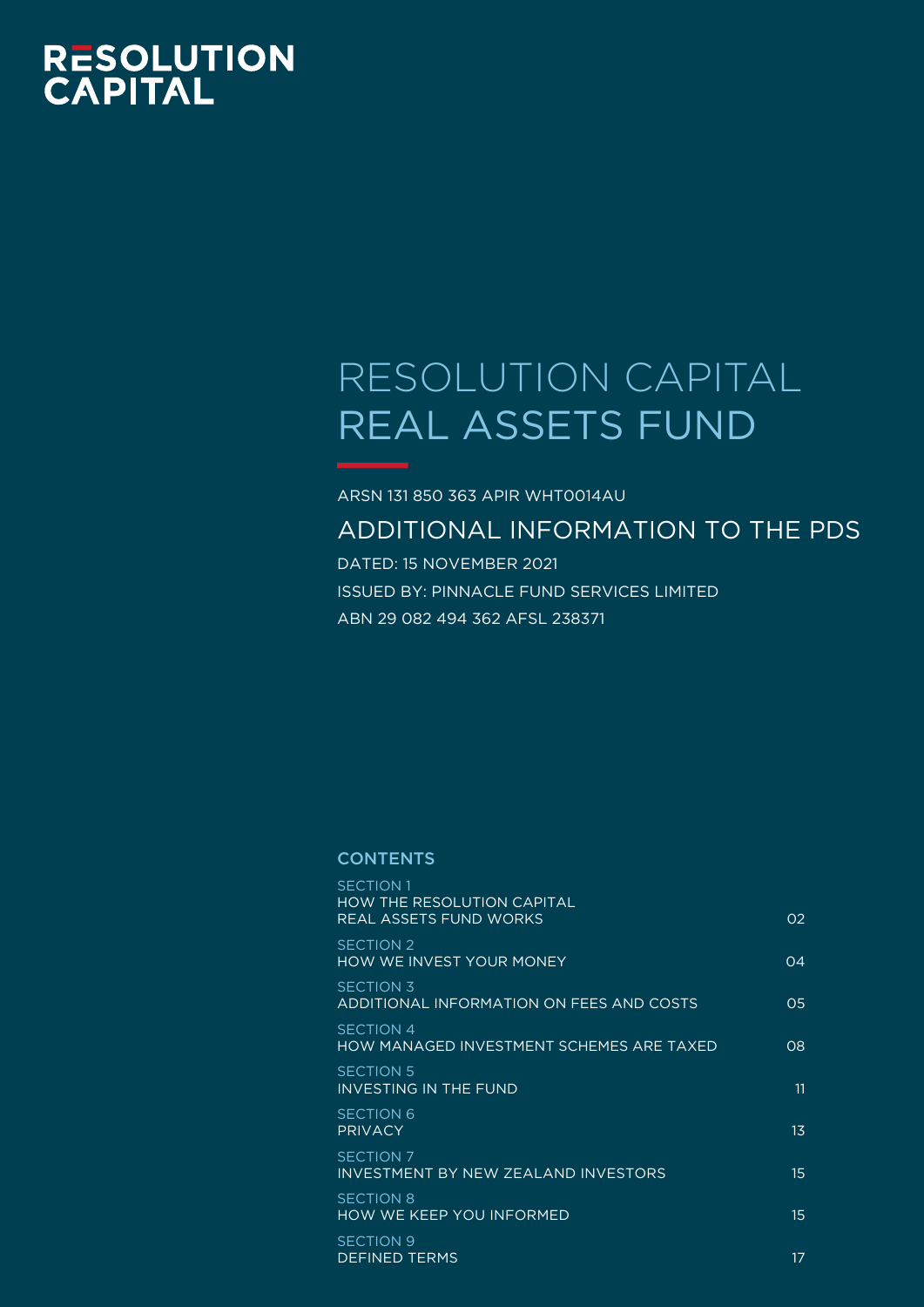#### **Contact Details** Responsible Entity

Pinnacle Fund Services Limited Level 19, 307 Queen Street Brisbane QLD 4000 Phone: 1300 010 311 Email: service@pinnacleinvestment.com

#### Investment Manager

Resolution Capital Limited Level 38, Australia Square Tower 264 George Street Sydney NSW 2000 Phone: 1300 737 240 (+612 8258 9188, if calling from New Zealand) Website: www.rescap.com

This Additional Information to the Product Disclosure Statement ('Additional information to the PDS') provides additional information you need to make a decision about the Resolution Capital Real Assets Fund ARSN 131 850 363 ('the Fund'). The PDS and Additional information to the PDS should be considered before making a decision to invest in the Fund.

Pinnacle Fund Services Limited ABN 29 082 494 362 AFSL 238371 is the Responsible Entity ('Responsible Entity', 'RE', 'we', 'our', 'us') of the Fund. Pinnacle Fund Services Limited is wholly owned by Pinnacle Investment Management Limited ABN 66 109 659 109 ('Pinnacle').

We have appointed Resolution Capital Limited ABN 50 108 584 167 AFSL 274491 ('Resolution Capital' or 'Investment Manager') as the investment manager of the Fund.

None of the Responsible Entity, Pinnacle and Resolution Capital guarantees the performance of the Fund or the return of capital or income. Your investment in the Fund is subject to investment risk. This could involve delays in repayment and loss of income or the principal invested.

The information in the PDS and Additional information to the PDS is general information only. To the extent the information in the PDS and Additional information to the PDS constitutes financial product advice, such advice does not take into account your individual objectives, personal financial situation or needs. Before investing, you should consider the appropriateness of the advice in light of your own objectives, financial situation and needs. We strongly recommend that you consult a licensed financial adviser to obtain financial advice that is tailored to suit your personal circumstances. You should also read the PDS before making any decision about whether to acquire units in the Fund.

The investment offered in the PDS and Additional information to the PDS is available only to persons receiving the PDS (electronically or in hard copy) within Australia and New Zealand. Units in the Fund may not be offered or sold within the US, or sold to, or for the account or benefit of, any 'US Persons' (as defined in Regulation S of the US Securities Act 1933, as amended).

All monetary amounts referred to in the PDS and Additional information to the PDS are given in Australian dollars and all telephone/fax numbers are to telephone/fax numbers in Australia (unless otherwise stated). All calculation examples shown are rounded to the nearest whole dollar.

A reference to a 'Business Day' is a reference to a day which is not a Saturday, Sunday or public holiday in New South Wales, Australia.

#### **Updated information**

The information in the PDS and Additional information to the PDS may change over time. We may update this information where this does not involve a material adverse change and make it available to you, where permitted by law, at www.rescap.com/realassetsfund. You can also obtain updated information by contacting Pinnacle on 1300 010 311. A paper copy of any updated information is available free on request. By making an application to acquire a unit, you agree to receive certain communications and disclosures in relation to the Fund and units in digital form.

# **1 HOW THE RESOLUTION CAPITAL REAL ASSETS FUND WORKS**

#### **How the Fund is valued**

All assets within the Fund are usually valued daily. More frequent valuations are permitted under the constitution and we may revalue the Fund's assets more or less frequently if it is considered appropriate or in certain circumstances.

The Gross Asset Value ('GAV') of the Fund equals the market value of the assets. The Net Asset Value ('NAV') of the Fund attributable to the units is obtained by deducting any liabilities (for example fees and costs) from the GAV attributable to the units.

#### **Unit prices**

A unit price is calculated for every Business Day which is equal to the value of the Fund's net assets attributable to the units divided by the number of units. Generally, the unit price changes daily as the market value of the Fund's assets rises or falls.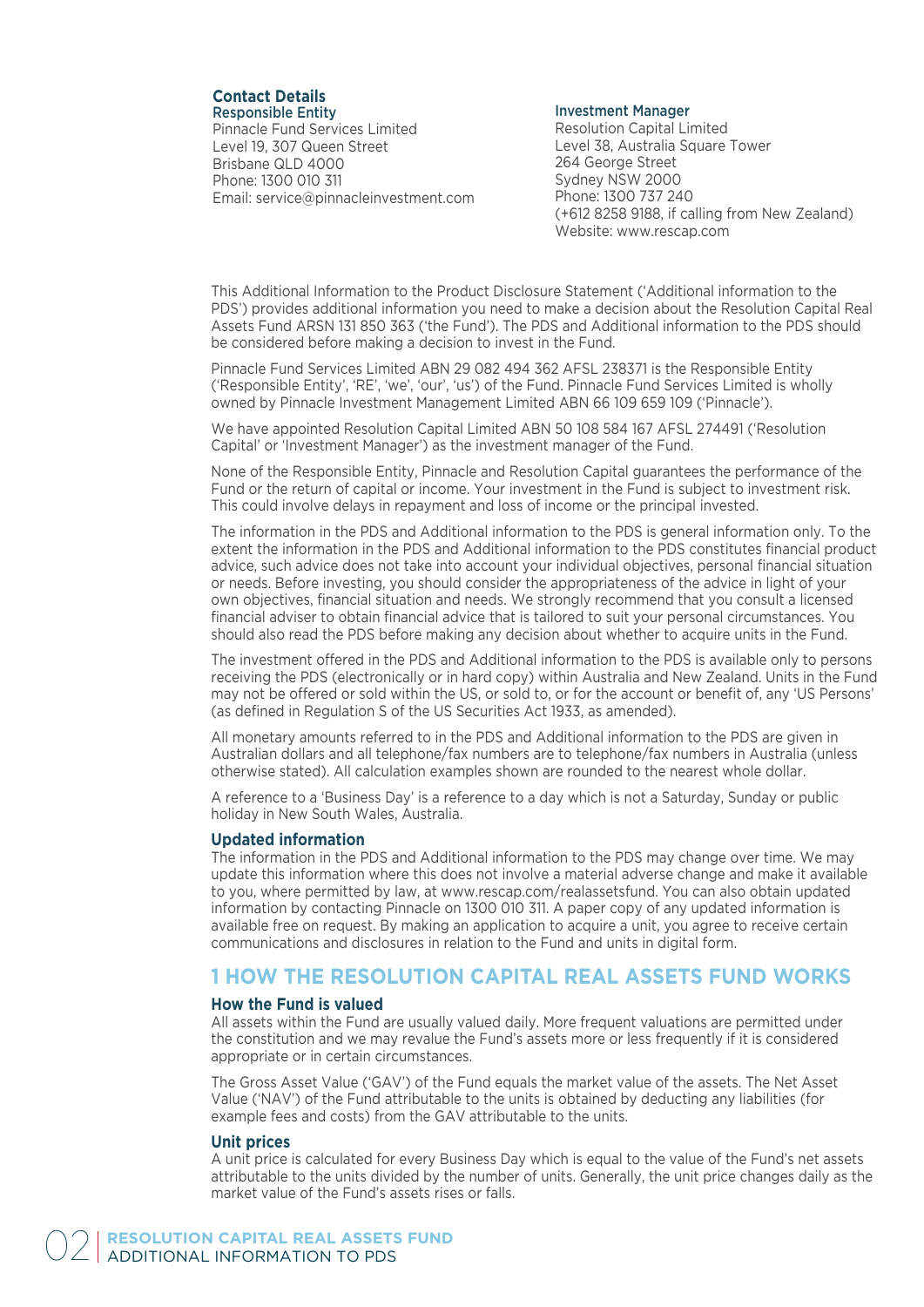The Responsible Entity uses independent pricing services provided by the Fund's Administrator, Citigroup Pty Limited ('Citi'), for the valuation of the Fund's assets, which is generally calculated on a daily basis. Listed investments are marked to market. The value of unlisted investments is determined by the Responsible Entity after consideration of the recommendations from the scheme's investment manager or the valuation method adopted by an independent third party. Unit prices may be viewed on the Investment Manager's website, www.rescap.com/realassetsfund. Unit prices are based on the NAV of the Fund including provisions for income and expenses accrued and an adjustment for a transaction cost factor (see 'Buy/Sell Spread' in Section 3 'Additional Information on Fees and Costs'). A copy of documents outlining the unit pricing methodologies and practices including information about the circumstances where the RE may exercise discretion in determining a unit price and the value of Fund assets is available on request, at no charge, by calling the RE on 1300 010 311.

#### Unit pricing policy

The Responsible Entity complies with ASIC Class Order 13/655 as it relates to unit pricing requirements and has adopted a compliant policy for unit pricing discretions it uses in relation to the Fund ('Unit Pricing Policy'). Additional documents may be prepared for this purpose from time to time. This document may be revised or updated to reflect changes in the Fund constitution or the pricing policies of the Responsible Entity.

The Unit Pricing Policy and discretions exercised by the Responsible Entity are available from us, at no charge, upon request.

#### Impact of investing just before the end of a distribution period

After a distribution is paid, the unit price usually falls by an amount similar to that of the distribution per unit. This means that if you invest just before a distribution, the unit price may already include income that you would be entitled to receive at the distribution date. Consequently you may have some of your capital returned as income through the distribution payment.

This could affect your taxation position and we recommend you seek professional taxation advice.

#### **Income distributions**

#### How you receive income from your investment

Income (such as interest, dividends and realised capital gains) from investments in the Fund will be paid to you via income distributions. Distributions are payable quarterly, subject to the Fund having sufficient distributable income.

Distributable income takes into account income received from the investment activities of the Fund less any expenses charged to the Fund, as well as net capital gains made due to trading in the assets of the Fund. Revenue losses are not able to be distributed.

Capital gains are generally not distributed until the end (or shortly thereafter) of the period ending 30 June each year. Any net capital losses are carried forward to be offset against capital gains in future income periods.

#### **Distribution reinvestment**

Distributions will be automatically re-invested unless you advise otherwise.

The distribution reinvestment price is the unit price at the end of the distribution period (without the applicable buy spread) less the distribution per unit payable. All units allotted as part of the distribution reinvestment will rank equally in all respects with existing units in the same class. At the time the distribution reinvestment price is set, all information that would, or would be likely to, have a material adverse effect on the realisable price of the units will be publicly available.

Investors may elect to have their distributions paid as cash at any time by notifying us or the Fund's Administrator. The change will apply from the date of receipt, as long as it is at least 10 days prior to a distribution date, or such future date as nominated by you.

The Responsible Entity may cancel or suspend distribution reinvestments or modify the terms by which distribution reinvestments are permitted.

#### **Operational governance**

The Fund's operation is governed by its constitution and the Corporations Act 2001 (Cth) ('Corporations Act'), and with other laws where relevant.

#### The Fund's constitution

The constitution contains the rules relating to a number of operational issues and practices, including rights, responsibilities and duties of the Responsible Entity and unitholders, some of which are outlined in further detail in this document.

Copies of the Fund's constitution can be provided on request. Please contact us on 1300 010 311 for further details.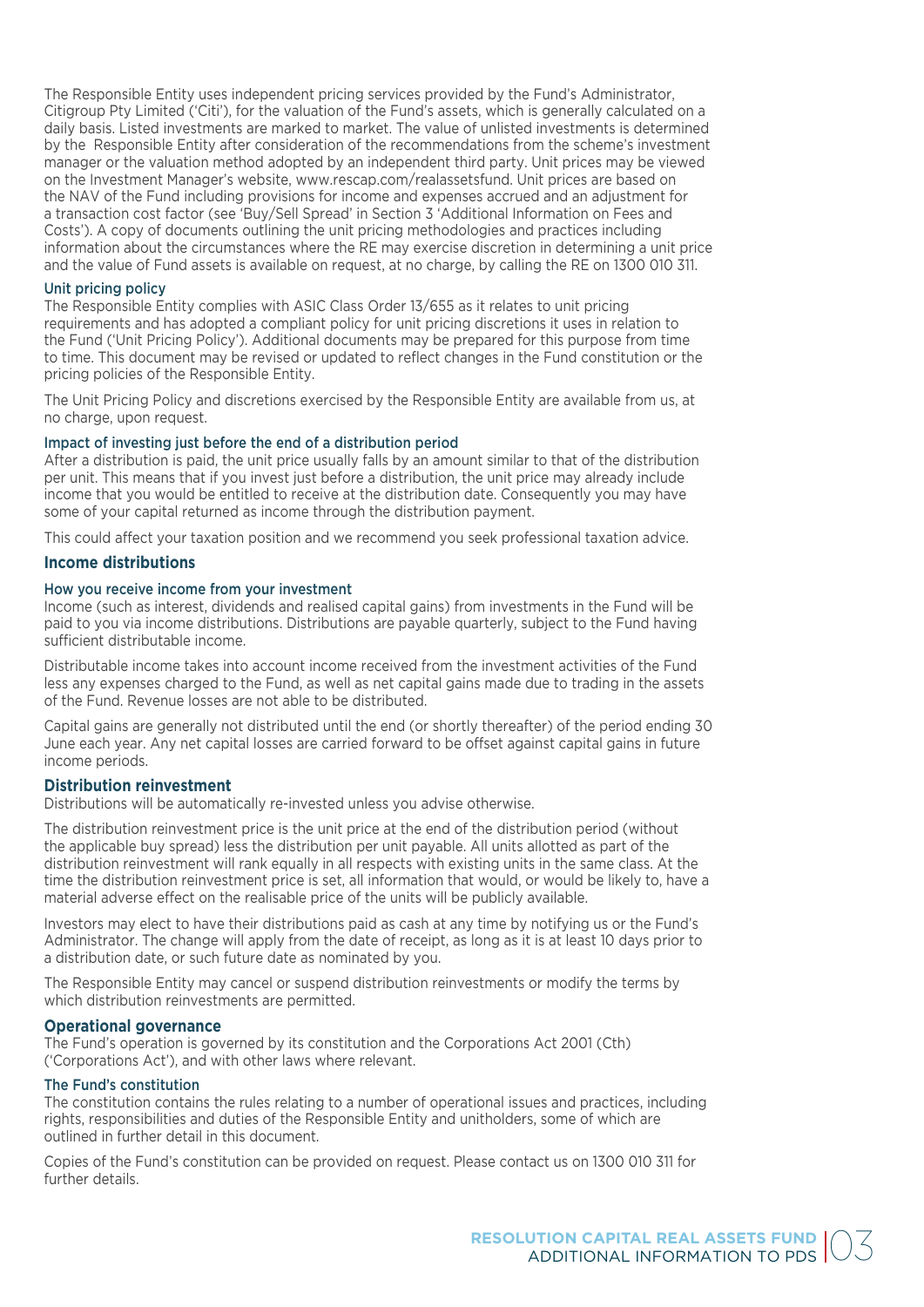#### The Fund's compliance plan

The Fund's compliance plan outlines how we aim to ensure compliance with the Fund's constitution, the Corporations Act and other relevant laws.

As a registered managed investment scheme, the Fund's compliance plan has been lodged with the Australian Securities and Investments Commission ('ASIC').

#### Appointed third parties

The Responsible Entity may appoint third parties to assist with the operational management or governance of the Fund. Unless specifically stated, these third parties have no independent discretion with respect to investment management of the Fund's assets.

## **2 HOW WE INVEST YOUR MONEY**

#### **Investment philosophy**

Resolution Capital is a specialist investment manager focused on investing in the listed real estate and listed infrastructure sectors of the stock market. Resolution Capital's consistent and rigorous investment strategy and process has been a key feature of the team's success.

Resolution Capital believes that the ultimate driver of real estate and infrastructure securities is the quality and level of sustainable cash earnings generated by the underlying assets. As a result, its investment process is focused on consistently evaluating these cashflows across real estate sectors and regions. We believe that infrastructure and real estate have similar characteristics as both derive revenue from physical assets which generate, over time, sustainable, long-dated, inflation-protected cash flows.

Resolution Capital is focused on fundamentals driven stock selection, through a number of qualitative and quantitative measures, which is focused on:

- High quality, high barrier, hard to replicate strategic assets, which are located in key markets and cities, where there is landlord pricing power;
- Entities with sustainable capital structures, which are run by disciplined and aligned management teams; and
- Robust earnings profile, with the majority of earnings derived from rental/recurring activities.

The bottom up analysis is reviewed in conjunction with the identification of top down, broader investment and direct real assets themes (e.g. macro-economic conditions, demand and supply levels, construction costs, regulatory changes etc.), which may influence a stock's risk level.

Supporting the bottom up philosophy is the division of research responsibilities amongst the investment team by real estate sector, rather than region. Each member of the investment team is responsible and specialises in one or more real asset sectors, such as retail, office, industrial, residential, healthcare and infrastructure. The investment team is uniquely equipped to evaluate companies and their management teams against global peers.

By adopting this approach, Resolution Capital believes it can create a portfolio which has the greatest prospect of delivering returns above inflation and consistent, sustainable, long term outperformance.

#### **Proprietary research**

Resolution Capital invests substantially in research. Proprietary internal research is critical to the development of the business and its ability to out-perform. When possible, the investment team travels extensively to gauge local markets, perform site inspections and meet with management and market participants.

Resolution Capital utilises many different external sources of information such as company reports, research houses, industry contacts, brokers, real estate agents, economists, industry groups and industry conferences. While Resolution Capital has access to a wealth of data from a number of sources worldwide, emphasis is often placed on the insight gained from talking to management, visiting assets and our global network of industry contacts.

#### **Portfolio construction**

The majority of the Fund will be invested in Australian listed REITs ('AREITs') and real estate securities (minimum of 50% of the portfolio), with the ability to invest up to 50% in Australian listed infrastructure securities ('ALI') and up to 20% in global listed real estate and infrastructure securities (global portion). The Fund will also have some exposure to cash.

Detailed research and internal debate underpin all investment decisions. The ASX listed component of the Fund is focused on identifying investment opportunities within the Australian real estate and infrastructure securities universe.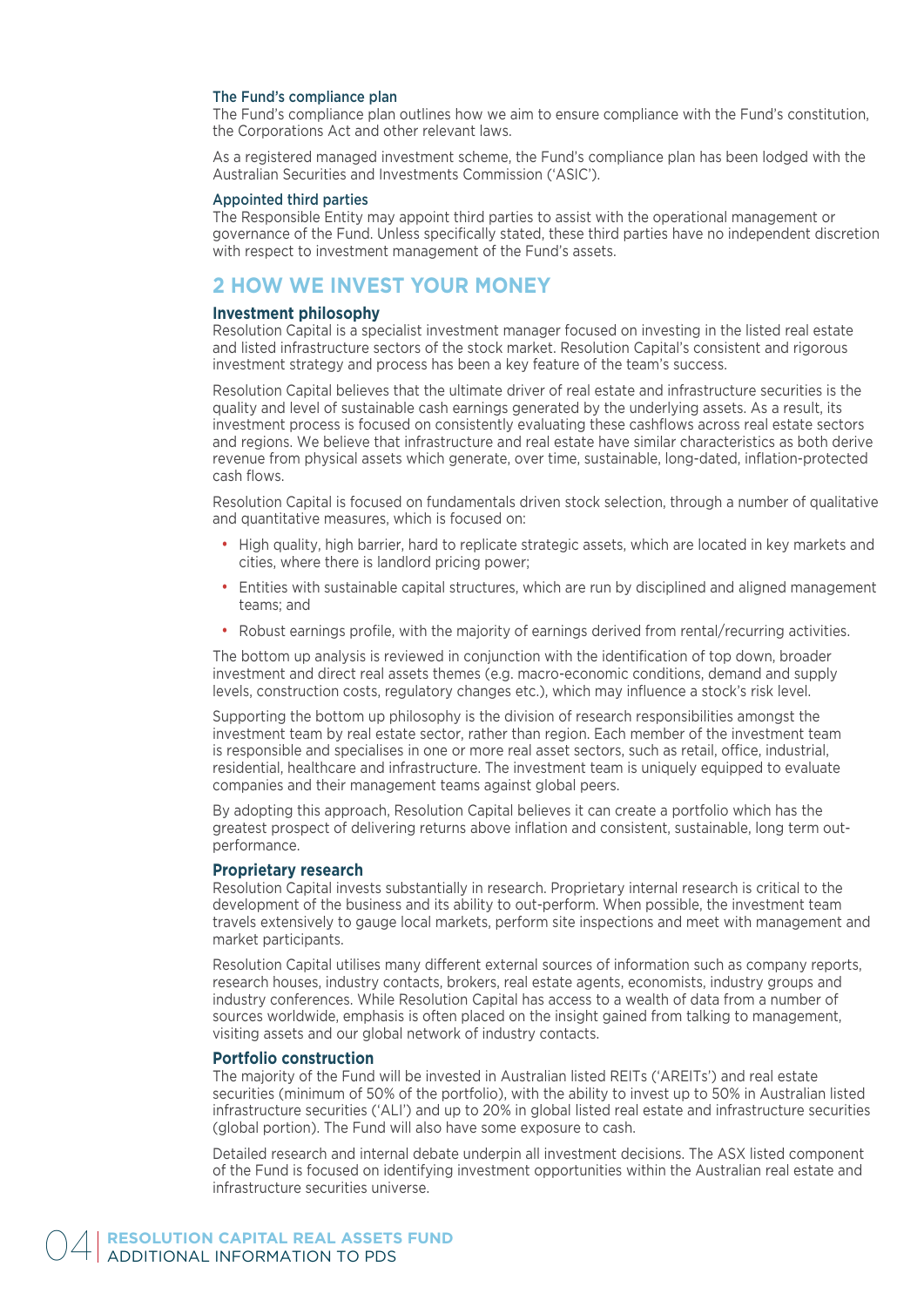The Fund invests in REITs and real estate securities that derive most of their returns from rental income. The Fund's investments provide exposure to a range of underlying real estate including office buildings, shopping centres, industrial warehouses, residential communities, hotels and healthcare facilities.

The infrastructure component will seek to invest in monopoly like assets, with reliable demand and predictable cashflows, backed by physical assets. These assets have the ability to generate predictable, inflation-protected cashflows. This may include, but is not limited to, airports, toll roads, pipeines and utilities.

Whilst the Fund will have no limit to the number of investments in its portfolio, it will generally hold between 20 and 40 stocks.

The Fund portfolio is continually monitored and reviewed as market conditions change in order to maintain an optimum mix of high conviction ideas whilst minimising trading and transaction costs.

#### **Labour, Environmental, Social and Governance ('ESG') considerations**

Resolution Capital has a long history of taking a responsible approach to investing and places paramount importance on protecting its clients' interests. Resolution Capital has been a signatory to the United Nations initiated Principles for Responsible Investment (www.unpri.org), since 2010.

Environmental, Social and Governance (ESG) considerations are an integral part of Resolution Capital's investment philosophy. Resolution Capital believes these initiatives benefit the broader community and that strong ESG practices of the companies in which the Fund invests are likely to be additive to their performance and lead to investors ultimately being rewarded through superior investment outcomes.

Resolution Capital integrates ESG considerations into its investment process to align itself with the six Principles of UNPRI and incorporates ESG factors in stock analysis and as discussion points for broader engagement activities. The Fund will exclude any company that generates a significant percentage of its revenue from coal-based activities, unless there is a stated commitment to reduce this in the medium term. The exclusion is on both environmental and economic grounds. Other than this, there is no predetermined view of the extent to which the considerations it may become aware of are incorporated, except where they may financially affect the investment.

Resolution Capital does not have a specific methodology for how labour standards considerations are taken into account in the selection, realisation and retention of the Fund's investments. In practice, Resolution Capital records labour disclosures where available, to the extent it has a financial impact on the Fund's investment.

The integration of ESG into the investment process is supplemented by Resolution Capital's engagement policy and activities, which are designed to optimise their ability to affect outcomes and enhance investment decision-making. Resolution Capital's engagement activities include proxy voting and it is the policy of Resolution Capital to vote on all proxy resolutions it has the ability to vote on.

The Resolution Capital polices relating to the manner in which ESG considerations are incorporated in the investment process can be accessed on www.rescap.com/about/ or free of charge by contacting Resolution Capital on 1300 737 240.

# **3 ADDITIONAL INFORMATION ON FEES AND COSTS**

This section provides summary information about the main fees and costs that you may be charged for your investments in the Fund. The fees and costs charged by the Fund may be deducted from your account, from the returns on your investment or from the Fund's assets as a whole.

#### **Additional explanation of fees and costs**

#### **Management costs**

The management costs in relation to the Fund are generally the administration and investment fees and costs (excluding transaction costs) of the Fund. These costs include:

- Responsible Entity fees;
- administration costs;
- safe keeping fees
- audit costs; and
- legal costs.

The Investment Manager pays management costs out of the fees it receives. Therefore, for this Fund, the management fee, performance fee (if any), and indirect costs will typically reflect the total management costs.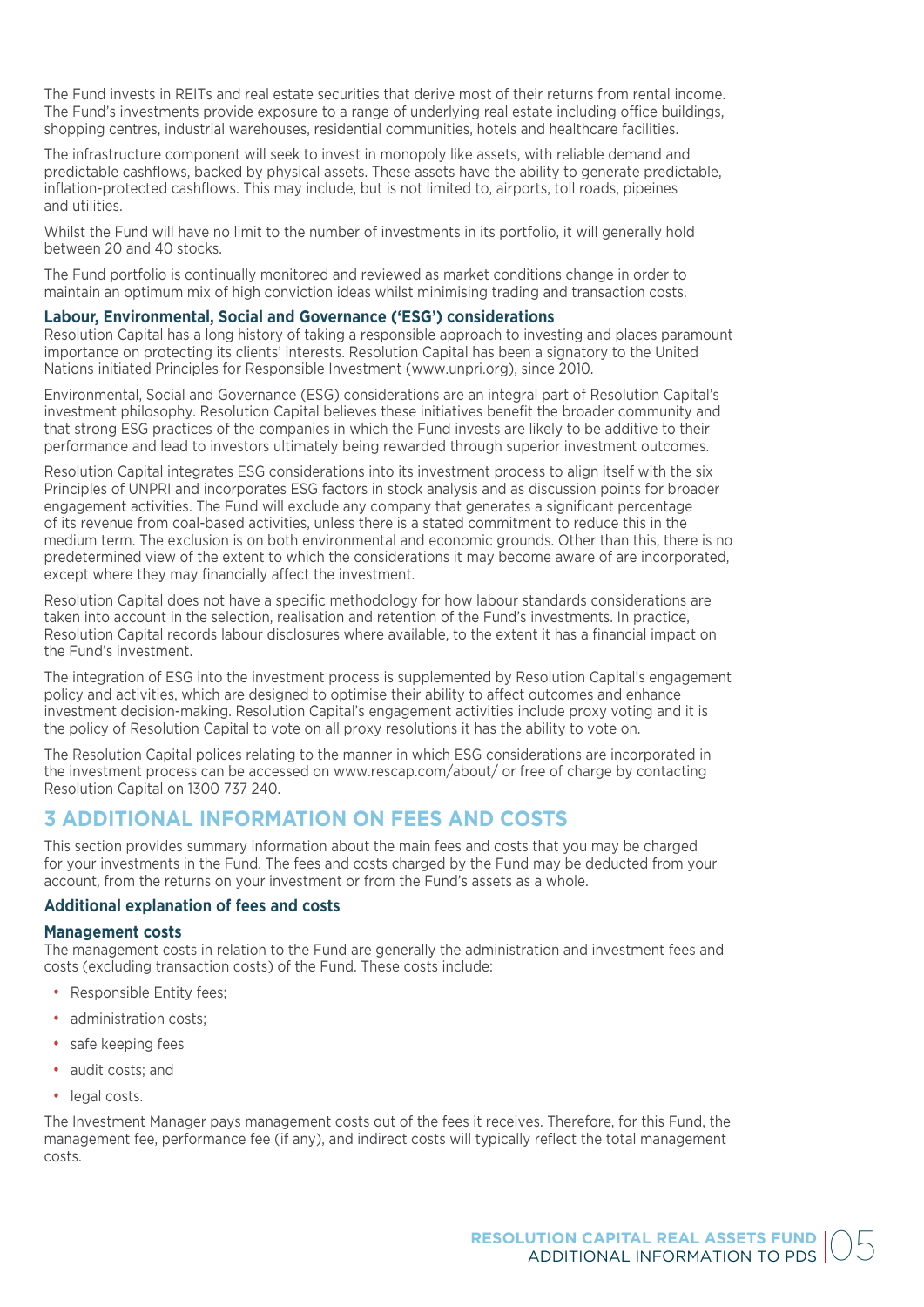#### **Performance fees**

Depending on how well the Fund performs, the Investment Manager may be entitled to a performance fee. The five-year average of the performance fees charged by the Fund is 0.08% p.a., or \$40 based on a \$50,000 investment. In accordance with the Corporations Regulations, this average represents the performance fees charged by the Fund over the previous 5 financial years (inclusive of the period prior to changes to its investment strategy in 2019) and which reasonably represents what a typical performance fee may be in any given financial year. Please note that the performance fee disclosed above is not a forecast as the actual performance fee for the current and future financial years may differ.

The performance fee is equal to 20% of the difference between the Fund's return (net of management fees) and the benchmark return multiplied by the NAV of the Fund. The Fund's performance benchmark is the S&P/ASX300 AREIT Total Return Index. If the index ceases to be published, we will nominate an equivalent replacement index.

The performance fee is calculated each Business Day and may be positive or negative. If the cumulative performance fee is positive, the amount is incorporated in the Fund's unit price. If the cumulative performance fee is negative, there is no impact on the Fund's unit price and the negative amount will be carried forward and must be recovered before a performance fee can be accrued.

The performance fee is payable to the Investment Manager from the Fund at 12 month intervals as at 30 June each year ("Period"). The Investment Manager will however only be paid the accrued performance fee if the Fund's return, net of management fees, is 0% or greater for the Period. If the Fund fails to meet this performance hurdle, then no performance fee shall be payable from the Fund to the Investment Manager. If no performance fee is payable to the Investment Manager, then the accrued performance fee will be carried forward and will form part of the performance fee payable for the next Period.

#### Performance fee calculation worked example

The worked example in the following table is shown only for the purpose of illustrating how the performance fee may be calculated for two unrelated days only and assumes there are no applications or withdrawals made during each day. The daily performance fee accrual is actually calculated as the day's opening NAV excluding the performance fee accrual plus any applications, minus any withdrawals (both assumed to be nil in the examples), multiplied by the Fund's daily out or underperformance of the Benchmark, multiplied by 20% (performance fee rate). The day's performance fee accrual is then added to the performance fee accrual balance (carried over from the previous day) to give the total performance fee for the period. The actual performance in the ordinary course of business, the unit price, the Benchmark, and the hurdles may all fluctuate during the period.

It is also important to note the below table is not an indication of the expected or future performance of the Fund, and that actual performance may differ materially from that used in the following worked example.

| <b>Fee Components</b>                                       | <b>Example A (Fund</b><br>outperforms benchmark) | <b>Example B (Fund</b><br>underperforms benchmark) |
|-------------------------------------------------------------|--------------------------------------------------|----------------------------------------------------|
| Performance fee rate                                        | 20%                                              | 20%                                                |
| <b>Opening NAV excluding performance</b><br>fee accrual     | \$10,000,000                                     | \$20,000,000                                       |
| <b>Fund daily return</b>                                    | 0.10%                                            | $-0.25%$                                           |
| Benchmark daily return                                      | 0.05%                                            | 0.70%                                              |
| Daily out/underperformance of<br><b>Benchmark</b>           | 0.05%                                            | $-0.95%$                                           |
| Daily performance fee accrual <sup>1</sup>                  | \$1,000                                          | -\$38,000                                          |
| Performance fee accrual (carried over<br>from previous day) | \$20,000                                         | \$75,000                                           |
| Total performance fee accrual                               | \$21,000                                         | \$37,000                                           |

<sup>1</sup>. If the performance fee accrual was positive on the last day of the performance period, a performance fee would be payable equal to the performance fee accrual (includes the net effect of GST and RITC).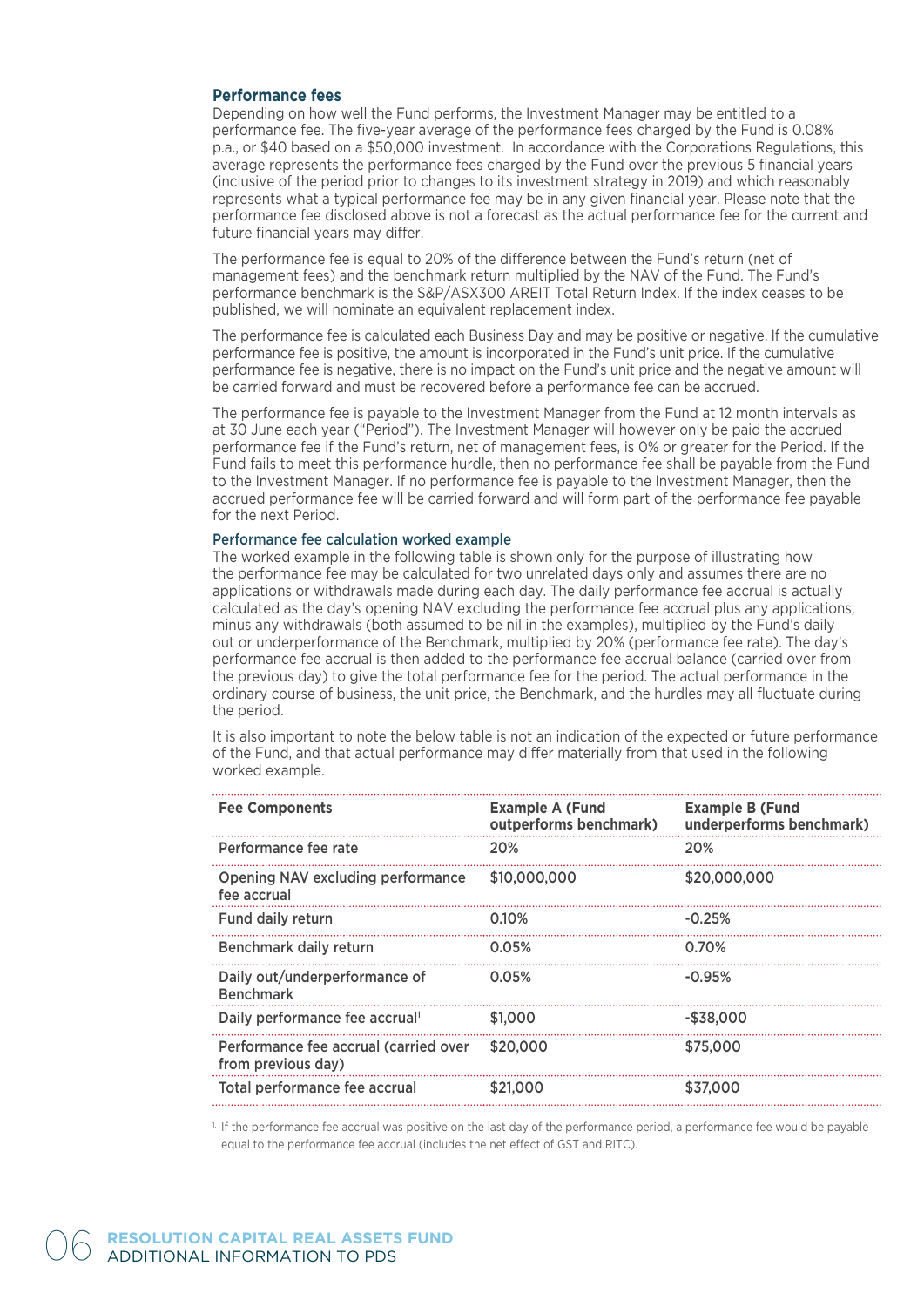Performance fees vary from year to year according to the Fund's actual performance and can be zero in any financial year. Past performance is not a reliable indicator of future performance. In particular, the performance fee payable (if any) will depend on the performance of the Fund and previous performance fees and may not be a reliable indicator of future performance fees of the Fund.

#### **Indirect Costs**

Indirect costs form part of management fees and costs and include fees and expenses arising from any investment which qualifies as an interposed vehicle (e.g. any underlying fund that the Fund may invest in) and certain OTC derivative costs, where relevant. The actual indirect costs payable (if any) will depend on the investments of the Fund and the indirect costs estimate provided may not be a reliable indicator of future indirect costs of the Fund.

#### **Extraordinary expenses**

Under certain circumstances, extraordinary expenses may be paid directly by the Fund. Extraordinary expenses are not of an ongoing nature.

Examples of this type of expense include:

- convening of unitholders' meeting;
- termination of the Fund:
- amending the Fund constitution:
- defending or bringing of litigation proceedings; and
- replacement of the Responsible Entity.

#### **Transaction costs**

Transaction costs associated with dealing with the Fund's assets may be recovered from the Fund. Transaction costs, other than any buy/sell spread (which is described below), may include brokerage, settlement fees, clearing costs and applicable stamp duty when underlying assets are bought or sold.

The total transaction costs incurred by the Fund for the previous financial year were calculated to be \$55 based on a \$50,000 holding (approximately 0.11% of total average net assets). The total transaction costs, net of buy/sell spread recovery, were calculated to be approximately 0.00% of total average net assets, or \$0 based on a \$50,000 holding. These net transaction costs are borne by the Fund as an additional cost to investors and are shown in the "Fees and costs summary" in the PDS. These costs are in addition to the management costs set out above. These estimated costs are based on the actual amount for the Fund for the previous financial year.

Transaction costs are paid out of the assets of the Fund and are not paid to Resolution Capital.

#### **Buy/Sell spread**

The buy/sell spread forms part of the transaction costs. When you invest or withdraw all or part of your investment we generally apply a cost via a unit price 'buy/sell spread', which is an additional cost to you and retained by the Fund. A buy/sell spread operates to increase the relevant unit price for each new investment and to decrease the unit price for each withdrawal to cover costs of underlying portfolio transactions, which include brokerage, share settlement and clearing fees, government charges/stamp duty, bank charges and foreign exchange transaction fees. The current buy/sell spread for the Fund, which is an estimate of these costs, is 0.20% on both investment and withdrawal. For example, if \$50,000 was invested in, or withdrawn from, the Fund the cost of your buy/sell spread would be \$100 in and \$100 out.

The purpose of the buy/sell spread is to ensure that the costs to the Fund of buying or selling underlying assets is borne by investors as they invest or withdraw and to not disadvantage longer term investors remaining in the Fund.

From time to time, we may vary the buy/sell spread. Any revised spread will be applied uniformly to transacting investors while that spread applies. In circumstances where the Responsible Entity determines that unitholders of the Fund are not being treated equitably (for example, withdrawals in stressed and dislocated markets), the buy/sell spread may be higher than our estimate.

The Responsible Entity has discretion to waive or reduce the buy/sell spread where the Fund incurs no costs, or reduced costs. Investors will be provided with notification of any changes to the buy/sell spread via Resolution Capital's website at www.rescap.com/realassetsfund.

#### **Incidental fees and costs**

Standard government fees, duties and bank charges may also apply to your investments and withdrawals, including dishonour fees and conversion costs.

All monetary amounts referred to in the PDS are given in Australian dollars. Where you invest in another currency, any costs associated with currency conversion will be deducted from your application or withdrawal amount.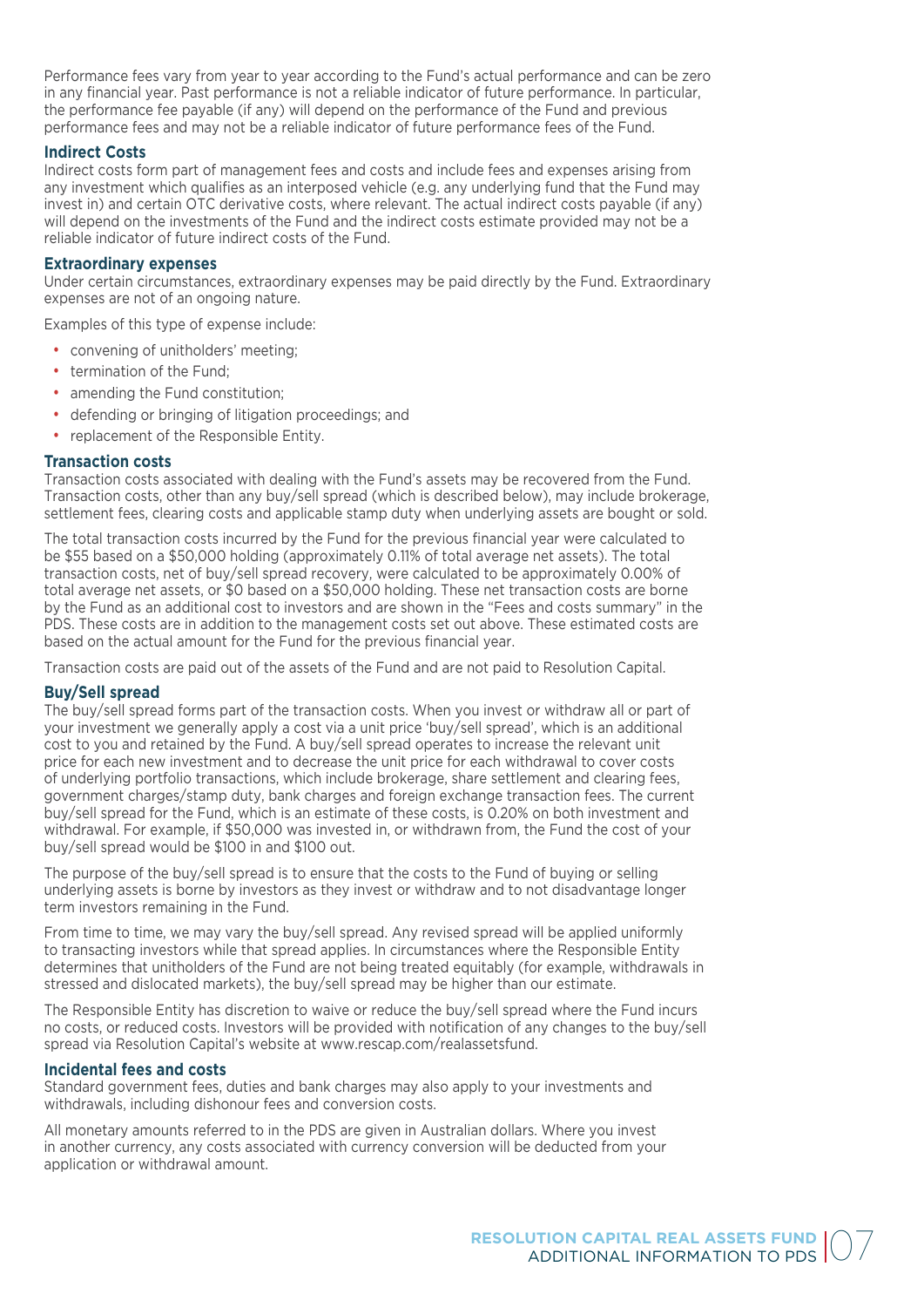#### **Fees for Indirect Investors**

Indirect investors must also refer to the fees and costs payable for the Investor Directed Portfolio Service ('IDPS'), master trust or wrap account they are investing through. The IDPS operator will be the registered holder of the units and may charge you fees that are different or in addition to the Fund's fees detailed in this section and the PDS. You should refer to the offer document for the relevant IDPS, master trust or wrap account for more information.

#### **Differential fee arrangements**

The management costs of the Fund may be negotiated with persons who qualify as wholesale clients within the meaning of the Corporations Act, such as sophisticated or professional investors. In negotiating such fees, we will take into consideration our obligations under the Corporations Act. Such arrangements will be by individual negotiation and will be disclosed separately to relevant clients. Please contact us on 1300 010 311 for further details.

#### **Changes to fees and other costs**

We reserve the right to change fees and other costs, subject to any limitations under the Fund constitution and applicable law. We will give investors 30 days' notice prior to any increase in fees.

The Investment Manager pays costs out of the management fees it receives. The Fund constitution provides for various fees, specifically a custodian fee, which we do not currently recover from the Fund.

#### **Adviser fees**

We do not pay fees to financial advisers. If you consult a financial adviser, you may incur additional fees charged by them. You should refer to the Statement of Advice they give you for any fee details.

#### **Payments to IDPS Operators**

Subject to the law, annual payments may be made to some IDPS Operators because they offer the Fund on their investment menus. Product access is paid by the Investment Manager out of its investment management fee and is not an additional cost to the investor.

#### **For more information on fees and costs**

If you would like to better understand how our fee structure may impact your investment in the Fund, we recommend that you speak to your financial adviser or visit the ASIC website at www. moneysmart.gov.au where a fee calculator is available to help you compare the fees of different managed investment products.

## **4 HOW MANAGED INVESTMENT SCHEMES ARE TAXED**

#### **WARNING: Investing in a registered managed investment scheme is likely to have tax consequences. You are strongly advised to seek professional tax advice.**

The taxation implications of investing in the Fund can be complex and depend on a number of factors, including whether you are a resident or non-resident of Australia for taxation purposes and whether you hold the units on capital account or revenue account. The following tax comments have been prepared on the assumption that:

- the investor holds the units on capital account as a long-term investment;
- the Fund qualifies as an attribution managed investment trust ('AMIT') within the meaning of section 276-10 of the Income Tax Assessment Act 1997 and the Responsible Entity of the Fund elects to apply the AMIT regime to the Fund; and
- the Fund has made an irrevocable "capital election"' to apply the Capital Gains Tax ('CGT') provisions pursuant to section 275-115 of the Income Tax Assessment Act 1997.

#### **Income of the Fund**

The Fund has been established as an Australian resident unit trust. In accordance with the AMIT provisions, the Fund is required to determine its taxable income for the financial year. The Fund then attributes these amounts of assessable income, exempt income, non-assessable non-exempt income and tax offsets (referred to as "characters") to investors on a fair and reasonable basis in accordance with their interests. Investors will be provided with an AMIT Member Annual ("AMMA") Statement for tax purposes after 30 June each year to assist the investor in determining their tax position. The AMMA Statement will advise all amounts attributed to an investor by the Fund for inclusion in their income tax returns. The AMMA Statement will also advise the character of the income, and any costbase adjustments required to the units. Generally, no Australian income tax will be payable by the Responsible Entity of the Fund where investors are attributed with all taxable characters of the Fund each year.

The Fund's investments and activities are likely to give rise to income, dividends and capital gains and losses. Further detail in respect of the Australian tax treatment of these income/gains and losses at the Fund level is provided below.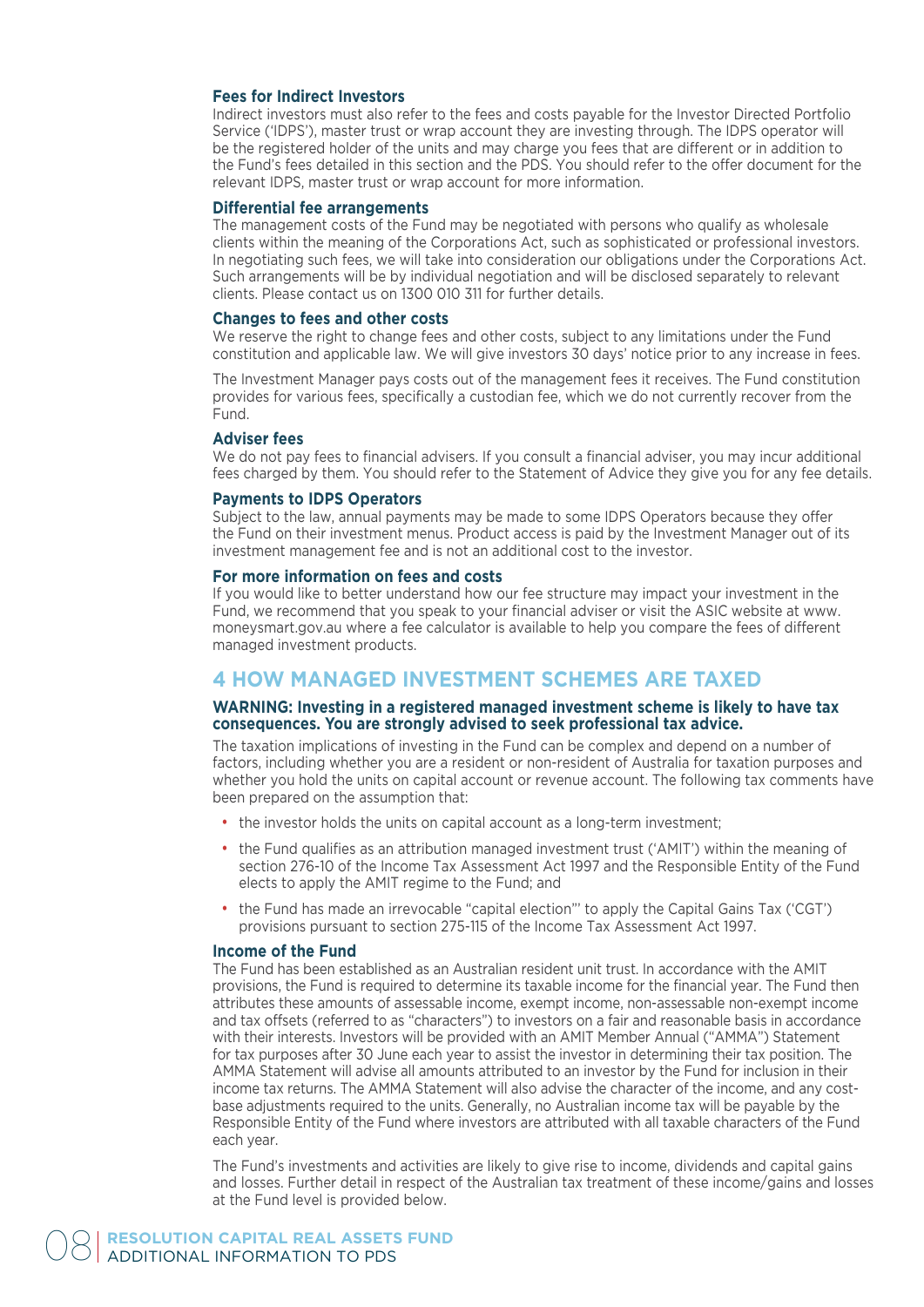In normal circumstances, you should expect the Fund to derive assessable income and/or capital gains each year.

#### Franking credits

The Fund may derive franking credits from the receipt of franked dividends. These franking credits will be attributed to investors if certain conditions are met. One of these conditions is that the 45-day holding period rule has been satisfied by the Fund.

#### Tax losses

In the case where the Fund makes a loss for tax purposes, the Fund cannot distribute the loss to investors. However, subject to the Fund meeting certain conditions, the Fund may be able to take into account the losses in determining the taxable income position in subsequent years.

#### Taxation of Financial Arrangements (TOFA) rules

Financial arrangements directly held by the Fund (for example debt securities and hedging arrangements) may be subject to the TOFA rules. Under the TOFA rules, gains and losses on financial arrangements are generally assessable for tax purposes on an accruals basis (where the gains/losses are sufficiently certain) or realisation basis, unless a specific TOFA elective methodology is adopted. The TOFA rules will also treat relevant gains and losses in relation to financial arrangements as being on revenue account.

#### Taxation of Australian resident investors

Investors are generally subject to tax on their share of the taxable characters attributed to them by the Fund each year. Investors are treated as having derived their share of the taxable characters of the Fund directly on a flow through basis.

The way in which investors are taxed will depend on the underlying nature of each character they receive (for example, franked dividends to which franking credits may attach, capital gains, foreign income to which foreign income tax offsets may attach, or interest income).

The AMMA Statement, provided after 30 June each year (within 3 months of the end of the income year), will outline the amounts attributed to you by the Fund and the nature of those amounts (i.e. the characters of the total amount attributed), including any foreign income tax offsets and franking credit entitlements.

#### Capital gains

To the extent that an investor is attributed with characters of assessable capital gains, investors will include the capital gain in their net capital gain calculation. Certain investors may be entitled to apply the relevant Capital Gains Tax ('CGT') discount in working out the net capital gain to include in their assessable income (refer further comments below).

#### Franking credits

If franking credits are attributed to investors by the Fund, investors must include the amount of the franking credits in addition to the franked dividend income in their assessable income.

Certain requirements, including the 45-day holding period rule, may need to be satisfied in order to utilise franking credits in relation to dividends. The investor's particular circumstances will be relevant in determining whether the investor is entitled to any franking credits in respect of franked dividends. A tax offset equal to the franking credits will be applied against the tax otherwise payable by investors on their total assessable income, subject to the investor satisfying specific conditions. Corporate investors may be entitled to convert any excess franking credits into tax losses. Certain other investors may be entitled to obtain a refund of any excess franking credits.

#### Under and overstatements of taxable income

If the Responsible Entity discovers understatements or overstatements of taxable income and tax offsets in prior years, the Responsible Entity has the ability under the AMIT regime to deal with these understatements and overstatements in the financial year in which they are discovered or to carry these forward to be dealt with in a future income year. That is, the distribution statements in relation to the discovery year may be adjusted to take into account these understatements or overstatements from a prior financial year, rather than re-issuing amended distribution statements for the prior financial year to which the understatements or overstatements relate.

The amount of attributed income from the Fund which the investor is required to include in their assessable income may be different to the cash distributions received by an investor in respect of their units. This is because the distributions received on the units may be determined by reference to the cash returns received in respect of the Fund, whereas the attributable income of the Fund is determined by reference to the overall income tax position of that Fund.

An investor may be required to make, in certain circumstances, both upward or downward adjustments to the cost or cost base of their unit holdings, where there is a difference between the cash amount distributed by the Fund and the taxable characters attributed by the Fund to investors for any income year.

If the amount of cash received exceeds the taxable characters attributed by the Fund, the cost or cost base of the investor's units in the Fund should be reduced by the excess amount. This results in either an increased capital gain, or a reduced capital loss, upon the subsequent disposal of the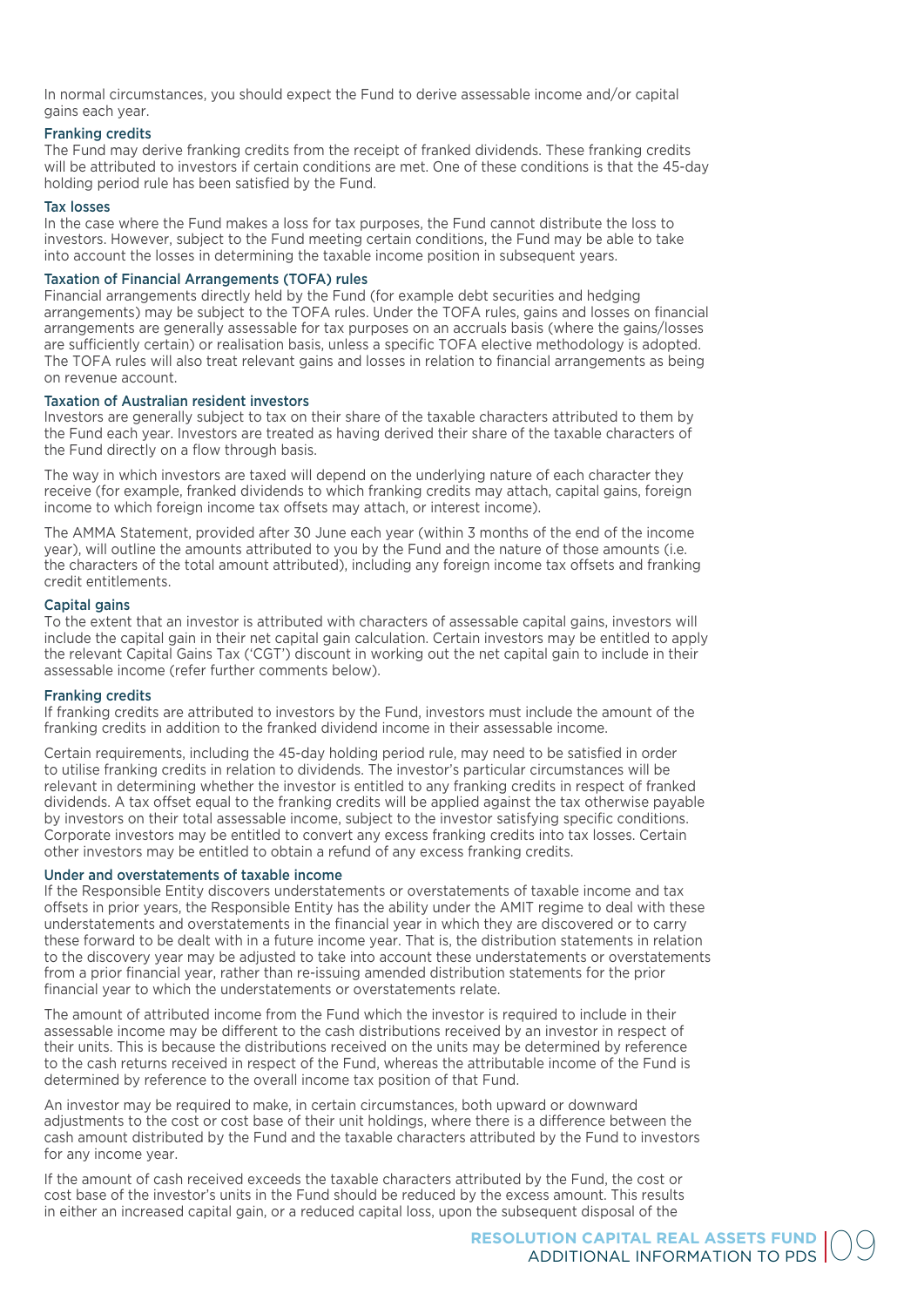investor's units in the Fund. Should the cost base of the units be reduced to below zero, the amount in excess of the cost base should be treated as a capital gain that is to be included in the investor's assessable income.

Conversely, where the cash amount received falls short of the taxable characters attributed by the Fund during a financial year, the cost or cost base of the investor's units in the Fund should be increased by the shortfall amount.

#### **Withdrawals from the Fund and disposal of units**

Withdrawal or disposal of a unit in the Fund is the disposal or cancellation of a CGT asset by an investor and a CGT event for tax purposes. To the extent that the proceeds exceed the cost base of the unit, you will make a capital gain. However, if the proceeds are less than your reduced cost base, you will make a capital loss. Generally, a capital loss can only be used to offset against capital gains derived in the current or a future tax year.

An individual, trust or complying superannuation entity or a life insurance company that holds their units as a complying superannuation/FHSA asset may be able to claim the benefit of the CGT discount if they have held the units for 12 months or more. A corporate investor cannot claim the benefit of the CGT discount. Gains and losses realised by an investor who holds their units on revenue account will be taxable as ordinary income or an allowable deduction, as the case may be, and will not qualify for the CGT discount.

It is important to highlight that on 8 May 2018, the Australian Government announced a proposed integrity measure to prevent Managed Investment Trusts (MITs) and AMITs from applying the CGT discount at the trust level. On 30 June 2020, the Australian Government announced that the start date that had been previously proposed for this measure (being 1 July 2020) would be revised as a result of the reprioritisation of Australian Government resources and the shortened parliamentary sitting period in 2020 due to the COVID-19 crisis. The start date for this proposal to apply has been revised to income years commencing on or after three months after the date of Royal Assent of the enabling legislation. At present, the legislation to introduce this new proposal has not yet been released and is still being developed. In this regard, it is recommended that any investors which are MITs or AMITs seek independent professional taxation advice in relation to the status and implications of this proposal before investing in the Fund.

#### **Non-resident individual unit holders**

The above taxation summary is only for investors who are residents of Australia for tax purposes. The tax treatment of non-resident investors in the Fund depends on the investor's particular circumstances and the provisions of the relevant Double Tax Agreement between Australia and the country of residence. It is important that non-resident investors seek independent professional taxation advice before investing in the Fund.

The Fund may be required to withhold tax on part, or all, of the distributions made to non-resident investors.

#### **Goods and Services Tax ('GST')**

Unless otherwise stated, the fees quoted in this PDS are inclusive of the net effect of GST and Reduced Input Tax Credits ('RITC').

#### **Tax File Numbers and Australian Business Numbers**

You are not required to quote your Tax File Number ('TFN') or, if you have one, an Australian Business Number ('ABN') or claim an exemption from providing a TFN.

However, if a TFN or ABN is not provided, or an exemption is not claimed, we are required by law to withhold tax from distributions at the top marginal tax rate plus the Medicare Levy. If you are making this investment on behalf of a business or enterprise you carry on, you may quote your ABN instead of a TFN.

#### **Tax reforms**

The expected tax implications of investing in the Fund may change as a result of changes in the taxation laws and interpretation of them by the Courts and/or the Australian Taxation Office.

It is recommended that investors obtain independent taxation advice that takes into account your specific circumstances regarding investing in the Fund and the potential application of any changes in the tax law.

#### **Foreign Account Tax Compliance Act ('FATCA') and OECD Common Reporting Standard ('CRS')**

Tax evasion is a global problem and international cooperation and sharing of high quality, predictable information between revenue authorities will help them ensure compliance with local tax laws.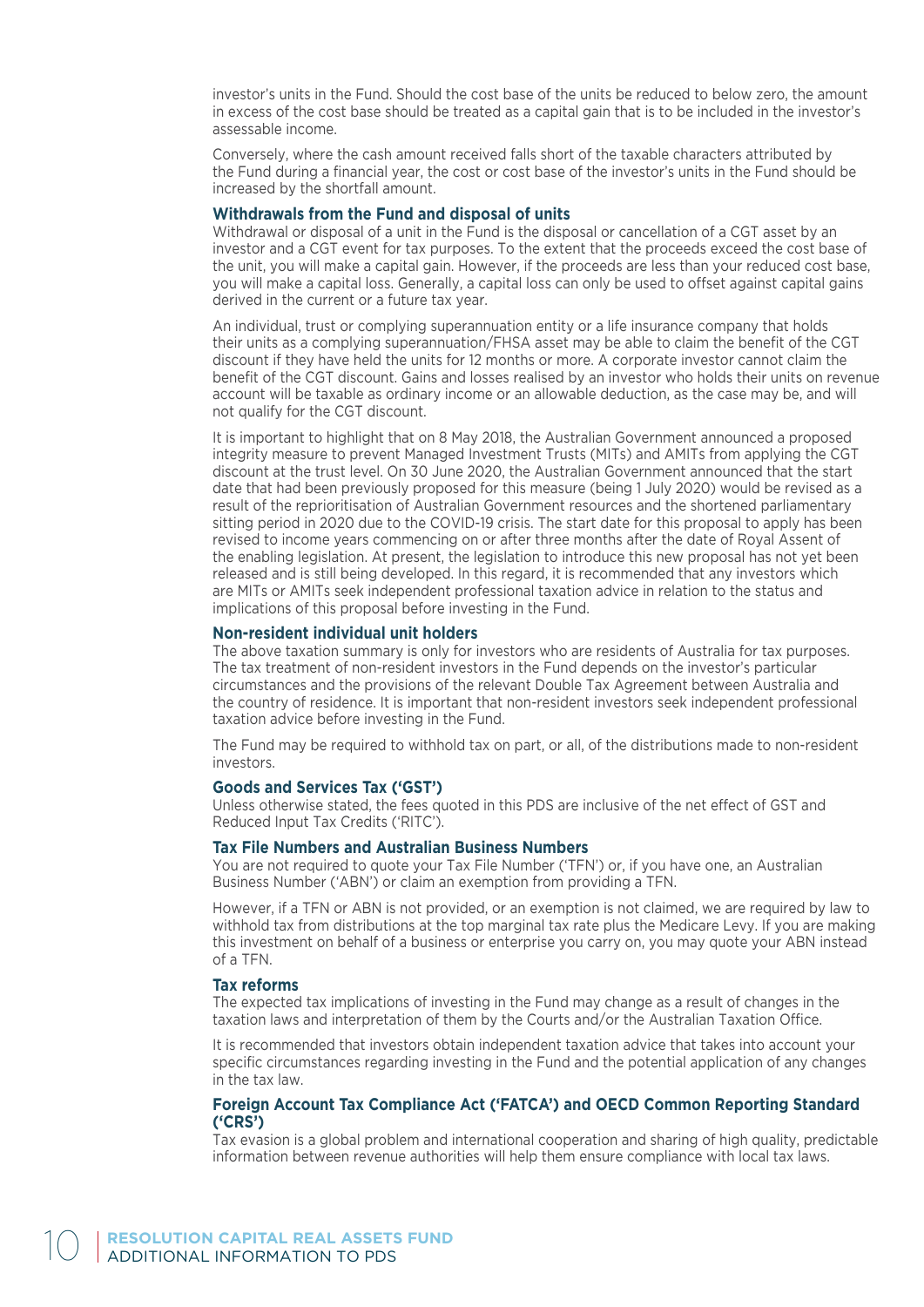FATCA was enacted by the United States (U.S.) Congress to improve compliance with U.S. tax laws by imposing due diligence and reporting obligations on foreign financial institutions, notably the obligation to report U.S. citizen or U.S. tax-resident account holders to the U.S. Internal Revenue Service ('IRS').

Similar to FATCA, the CRS for the automatic exchange of information, is a single global standard for the collection and reporting to tax authorities of information by financial institutions on non-Australian residents.

Accordingly, we may request certain information about yourself (for individual investors) or your controlling persons (where you are an entity) in order for the Fund to comply with its FATCA or CRS obligations. In the event that the Fund suffers any amount of withholding tax (including FATCA withholding tax) and/or penalties, neither the Fund nor the Responsible Entity acting on behalf of the Fund, will be required to compensate you for any such tax, except in exceptional circumstances.

# **5 INVESTING IN THE FUND**

#### **Applications**

#### **Making an application**

A copy of the Application Form can be obtained on the Fund's website at www.rescap.com/ realassetsfund, by contacting Pinnacle on 1300 010 311 or by emailing service@pinnacleinvestment.com. To invest, complete the Application Form (including the provision of other documentation required for identification purposes) and return it with your initial investment amount to the Fund Administrator.

Applications received, verified and accepted by Citi prior to 12:00pm (Sydney time) on a Business Day will generally be processed using the unit price for that day. For applications accepted after 12:00pm or on a non-Business Day, generally the next Business Day's unit price will apply.

We reserve the right not to accept (wholly or in part) any application for any reason or without reason. If we refuse to accept an application, any monies received from you will be returned to you without interest

#### **Additional information about investing**

For an application to be valid the Application Form must be completed correctly, must comply with the designated minimum investment amounts, and be appropriately signed by the applicant(s). However, the Responsible Entity may, at its discretion, accept amounts less than the minimum initial investment amounts. We will not be able to process your application if the Application Form is incomplete or incorrectly completed, or we are not satisfied that we have received the necessary proof of identification requirements to meet our obligations under the Anti-Money Laundering and Counter-Terrorism Financing Act 2006 (Cth) and associated rules and regulations ('AML/CTF Law').

#### **Electronic PDS**

The Application Form may only be distributed when accompanied by a complete and unaltered copy of the PDS. The Application Form contains a declaration that the investor has personally received the complete and unaltered PDS prior to completing the Application Form.

The Responsible Entity will not accept a completed Application Form if it has reason to believe that the applicant has not received a complete paper copy or electronic copy of the PDS or if it has reason to believe the Application Form or electronic copy of the PDS has been altered or tampered with in any way. Whilst the Responsible Entity believes that it is extremely unlikely that during the period of the PDS the electronic version of the PDS will be tampered with or altered in any way, the Responsible Entity cannot give any absolute assurance that this will not occur.

Any investor who is concerned with the validity or integrity of an electronic copy of the PDS should immediately request a paper copy of the PDS directly from the Responsible Entity.

#### **Incomplete applications**

Application monies accompanying an incomplete application will be retained in a non-interest bearing trust account for up to 30 days pending receipt of the required information, after which we will return the application monies to you. No interest is received on application monies, including monies for additional investments, and no interest will be paid to you if for any reason your application can not be accepted.

#### **Effect of the Application Form**

In addition to the acknowledgments contained in the Declaration on the Application Form, by completing and signing the Application Form, the investor: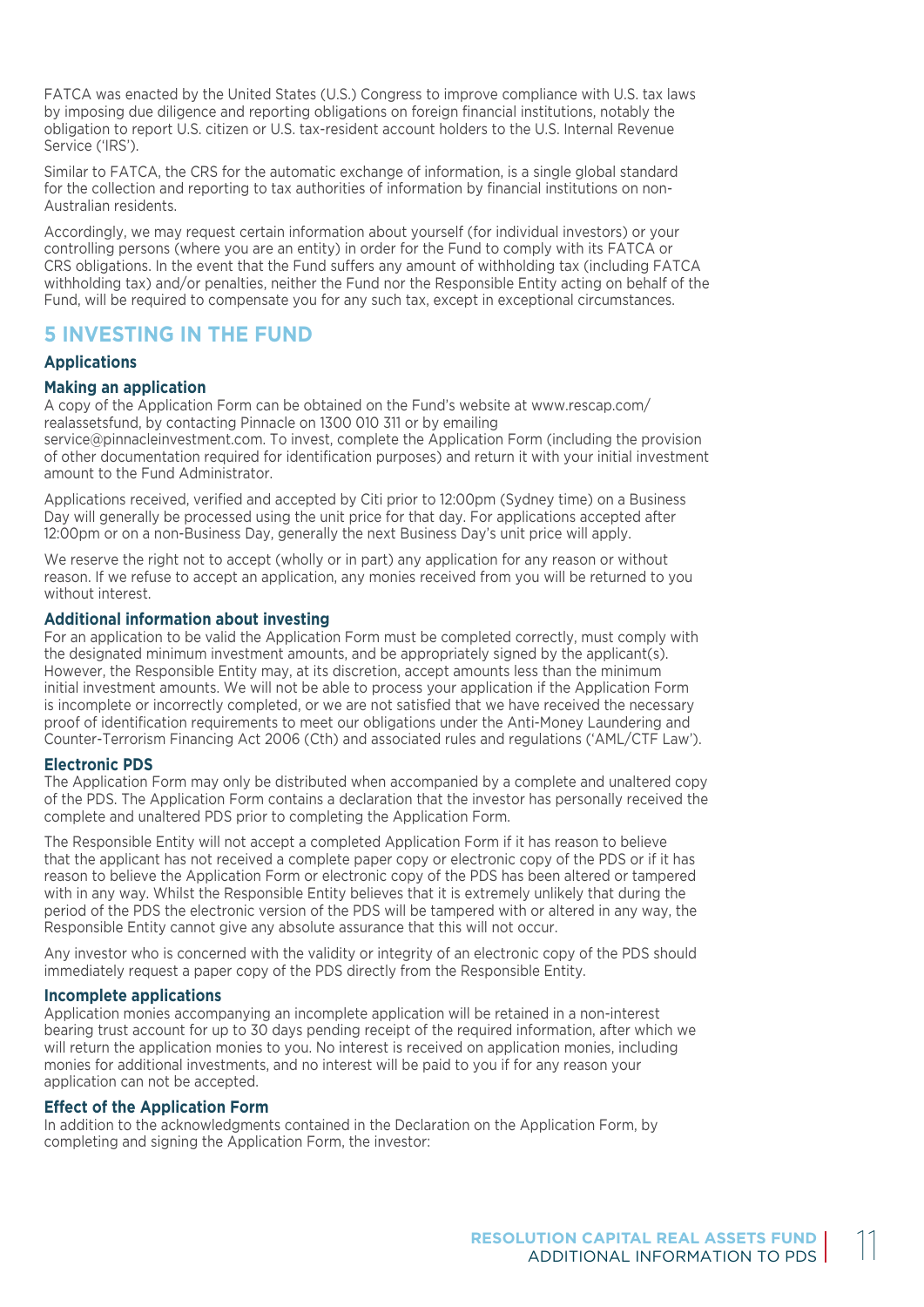- a) agrees to be bound by the provisions of the Fund constitution;
- b) acknowledges having read and understood the PDS, including this document;
- c) authorises the provision of information relating to the investor's account to the named financial adviser, and any other person authorised by that adviser, from time to time;
- d) authorises the use of the TFN information provided on the Application Form in respect of the investor's Fund account;
- e) acknowledges that neither the Responsible Entity, its respective holding companies and officers, nor the Investment Manager and its respective officers and holding companies, guarantees the capital invested by investors or the performance of the specific investments of the Fund;
- f) acknowledges that the provision of the product available through the PDS should not be taken as the giving of investment advice by the Investment Manager or the Responsible Entity, as they are not aware of the investor's investment objectives, financial position or particular needs;
- g) acknowledges that the investor is responsible for ensuring that the information on the Application Form is complete and correct;
- h) acknowledges that neither the Responsible Entity nor its agents are responsible where a loss may be suffered as a result of the investor providing incorrect or incomplete information;
- i) agrees that the Responsible Entity may:
	- i. require the investor to provide any additional documentation or other information and perform any acts to enable compliance with any laws relating to anti-money laundering and counter terrorism financing ('AML'), FATCA, CRS or any other law;
	- ii. at its absolute discretion and without notice to the investor, take any action it considers appropriate, including blocking or delaying transactions on the investor's account or refuse to provide services to the investor to comply with any law relating to AML or any other law; and
	- iii. in its absolute discretion and without notice to the investor report any, or any proposed, transaction or activity to anybody authorised to accept such reports relating to AML or any other law; and
- d) acknowledges that the Responsible Entity is required to collect the investor's personal information under the Corporations Act and the Anti-Money Laundering and Counter-Terrorism Financing Act 2006 and agrees that information provided may be used as detailed in the PDS and the Responsible Entity's Privacy Policy.

#### **Making an additional investment**

You may make additional investments in the Fund by completing the additional investment form accompanying the PDS which can be found at www.rescap.com/realassetsfund or via a written request signed by the necessary signatories or in another format agreed with the Responsible Entity.

Once processed, a confirmation statement of your additional investment will be sent to you.

The minimum additional investment amount is \$5,000 or as agreed with the Responsible Entity. If you are an indirect investor, please contact your IDPS operator for information on how to make an additional investment.

#### **Withdrawls**

#### **Making a withdrawal**

You can decrease your investment in the Fund by redeeming units at any time. The Responsible Entity endeavours to effect payment of withdrawals within 7 days, however under the Fund's constitution we have up to 40 days. We will not satisfy a withdrawal request if the Fund becomes illiquid (as defined under the Corporations Act). In certain circumstances, such as if there is a freeze on withdrawals, the Responsible Entity may delay payment of your withdrawal proceeds.

In addition to their share of the capital value of the Fund, and as part of the withdrawal proceeds, unitholders will receive their share of any net income of the Fund (corresponding to the unit class, the period of time during which their units were on issue, and the amount of net income accrued or received by the Fund since the last distribution date). These amounts are included in the applicable withdrawal unit price and will be treated as capital.

Direct withdrawal requests can be made daily, and must be received, verified and accepted by Citi prior to 12:00pm (Sydney time) on a Business Day. Withdrawal requests received after that time, or on a non-Business Day, will be treated as being received on the next Business Day. Electronic transfer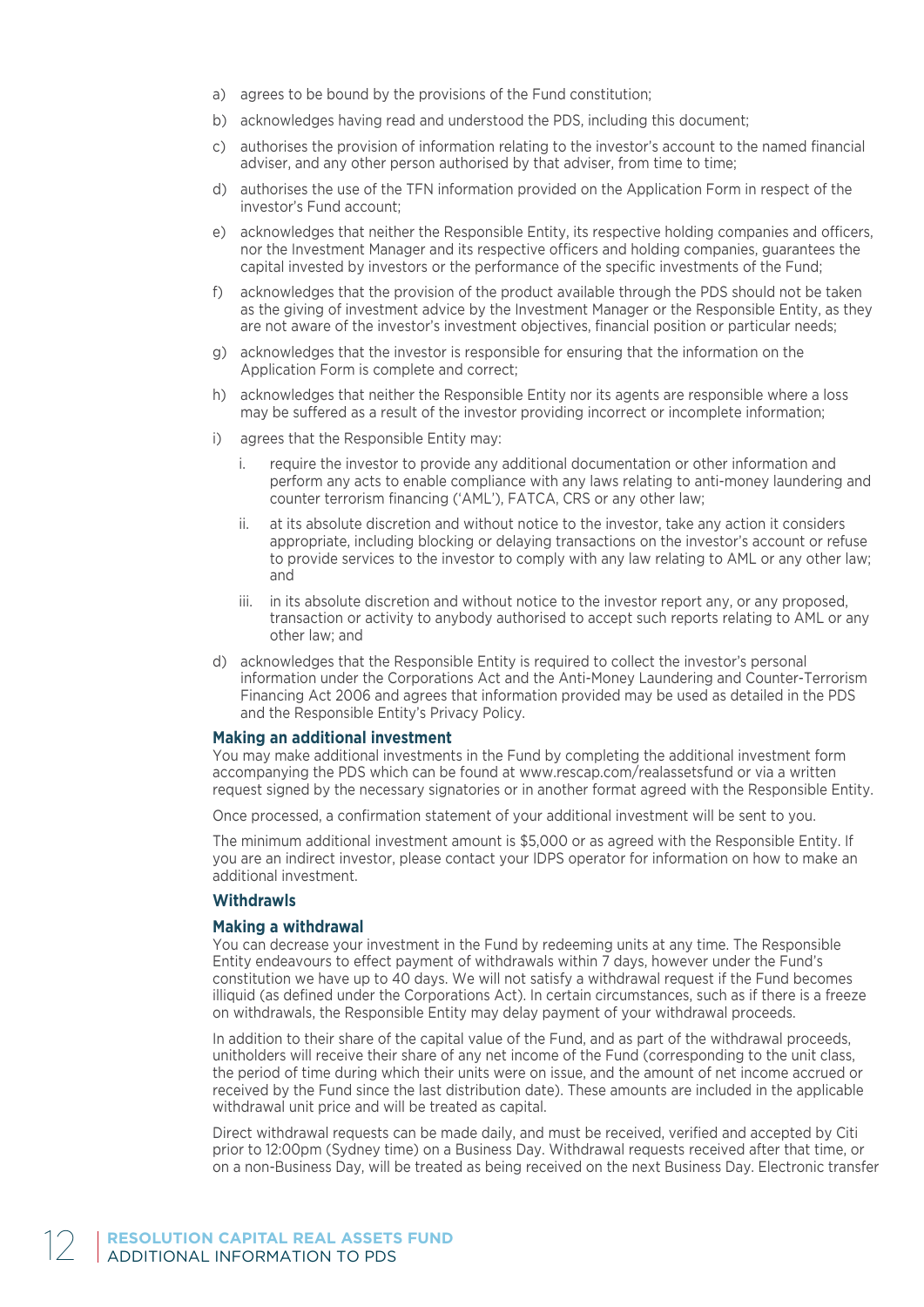of the withdrawal proceeds can take up to 7 Business Days, however it will often be completed in a shorter period of time.

There is a minimum withdrawal amount of \$5,000 or less at the discretion of the Responsible Entity. In addition, if your withdrawal request would result in your investment balance being less than \$25,000 we may treat your withdrawal request as being for your entire investment. We will provide investors with advance notice of any compulsory withdrawals.

Please note that we only make payments to your nominated bank or financial institution account. No third-party payments will be allowed. There may be circumstances, as permitted under the Fund constitution and Corporations Act, where your ability to withdraw from the Fund is restricted.

The following text contains further information on restrictions on withdrawals and should be read in conjunction with the PDS located at www.rescap.com/realassetsfund.

#### **If the Fund becomes illiquid**

We may delay or suspend a withdrawal request where we are unable to realise certain assets due to circumstances outside our control, such as when there is restricted or suspended trading in assets held by the Fund, or where the Fund becomes non-liquid as defined by the Corporations Act.

The Fund will be non-liquid under the Corporations Act if it has less than 80% of liquid assets (generally cash and marketable securities). If the Fund is non-liquid, withdrawals from the Fund may only be possible if we make a withdrawal offer in accordance with the Corporations Act. We are not obliged to make such an offer. However, if we do you will only be able to withdraw your investment in accordance with the terms of a current withdrawal offer. If an insufficient amount of money is available from the assets specified in the withdrawal offer to satisfy all withdrawal requests, the requests will be satisfied proportionately among those unitholders wishing to withdraw from the Fund.

#### **Other transactions**

#### **Transferring ownership**

You can generally transfer some or all of your investment to another person, although we are not obliged to process a transfer that does not meet prescribed criteria. Transfers may be subject to tax or other relevant regulations, and we recommend you acquire finance advice before making a decision regarding transferring your units.

#### **Changes and delays to permitted transactions**

We can vary the minimum investment amounts for the Fund at any time and can also change the transaction cut-off time. The Responsible Entity has the right to refuse applications or withdrawals for any reason.

Where we consider it to be in the interests of unitholders we may suspend application or withdrawal requests. Any application or withdrawal request received during a period where transactions have been suspended, or for which a unit price has not been calculated or confirmed prior to the commencement of a period of suspension, will be deemed to have been received immediately after the end of the suspension period.

#### **Transaction cut off times**

Generally, transaction requests for direct investors can be made daily, and must be received, verified and accepted by Citi prior to 12:00pm (Sydney time) on a Business Day. Requests received after that time, or on a non-Business Day, will be treated as being received on the next Business Day.

Indirect investors may be subject to earlier transaction cut-off times. Indirect investors should contact their IDPS operator for transaction cut-off time information.

# **6 PRIVACY**

#### **How information will be used**

When investors apply to invest in the Fund, they acknowledge and agree that:

- a) they are required to provide the Responsible Entity with certain personal information to facilitate their application; and
- b) the Responsible Entity may be required to disclose this information to:
	- i. third parties carrying out functions on behalf of the Responsible Entity on a confidential basis;
	- ii. third parties if that disclosure is required by or to the extent permitted by law;
	- iii. related entities to the Responsible Entity, whether in Australia or any overseas jurisdiction; and,
	- iv. government or regulatory bodies (such as the Australian Taxation Office) when required by law.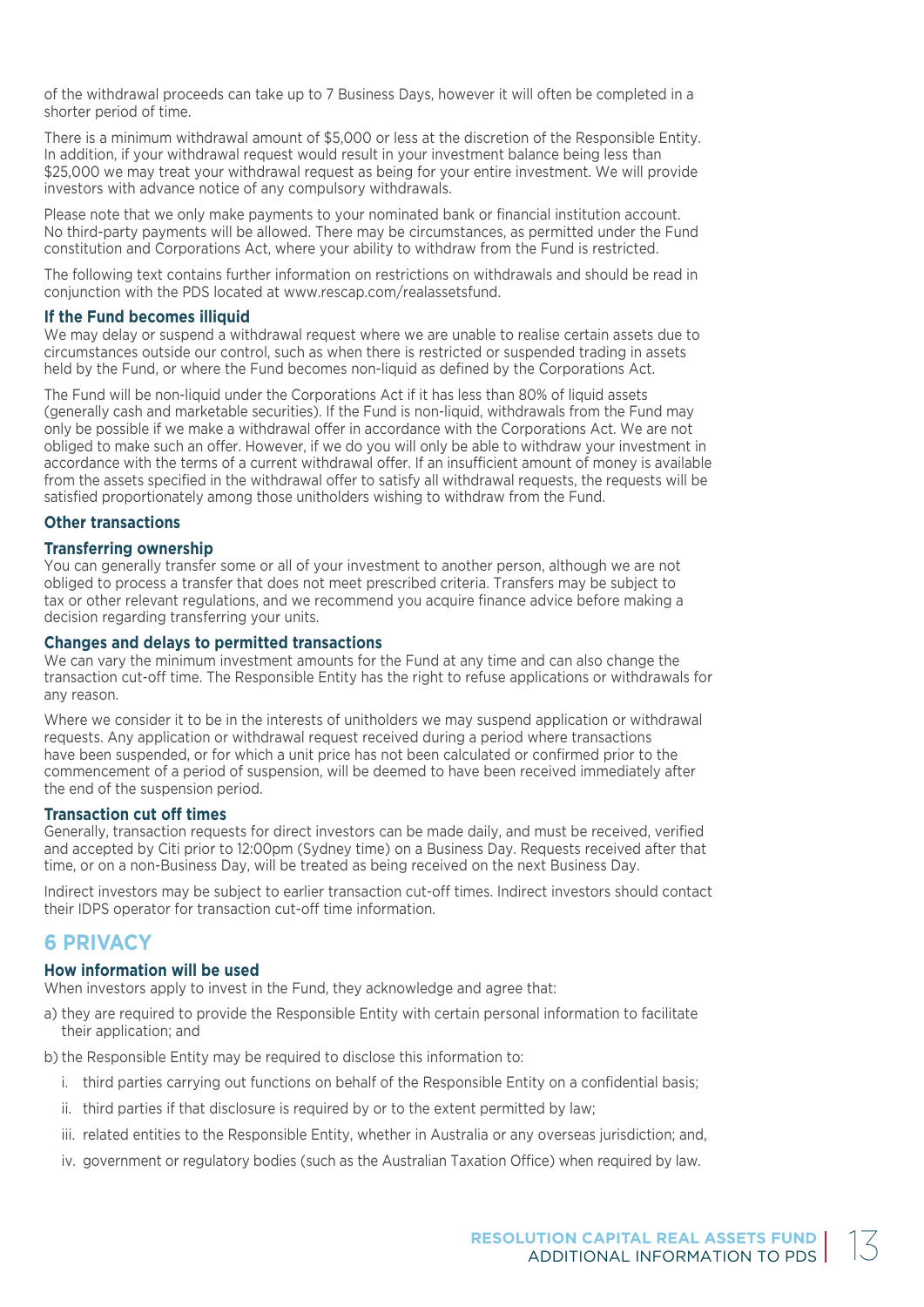If you have nominated an authorised representative or financial adviser for your investment, we may also provide information to them on their request.

All personal information will be collected, used and stored by the Responsible Entity in accordance with our Privacy Policy, a copy of which is available on request. We will use your information for the purpose of marketing products issued by us and our related entities. To ensure that the personal information we retain about you is accurate, complete and up to date, please contact us if any of your details change. You can unsubscribe from marketing communications from us at any time by contacting us.

If you choose not to disclose requested personal information, we may not be able to process your application or tell you about other investment opportunities.

#### **Collecting and using your information**

We collect information for the following purposes:

- to process your application:
- to administer your investment and provide you with reports;
- to monitor and improve the quality of service provided to you; and
- to comply with regulatory or legal requirements, including the Corporations Act, the Proceeds of Crime Act, the Financial Transaction Reports Act, the Anti-Money Laundering and Counter-Terrorism Financing Act 2006 and the Foreign Account Tax Compliance Act and OECD Common Reporting Standard.

We also ask you for some personal details so that we, and our related companies, can keep in touch with you and tell you on an ongoing basis about our other products and services that could be useful to you. We may do this by telephone, electronic messages (e.g. email) and other means. Please contact us if you do not wish your details to be used for marketing purposes.

We may gather information about you from a third party. These include credit agencies, financial advisers, fund managers or intermediaries and spouses. We may also collect details of your interactions with us and our products and services (including from our records of any telephone and email interactions).

If you provide someone else's personal information to us, you must ensure that they first agree on the basis of this privacy section.

#### Accessing and correcting your details

You can access, correct or update any personal information we hold about you, subject to some exceptions allowed by law, by contacting Pinnacle on 1300 010 311. We may charge a reasonable fee for access to your personal information.

#### What happens if you don't provide information

If, for any reason, you don't provide all necessary information this may have implications for your account. For example:

- we may not be able to action transaction requests (additional application or withdrawal requests) until all required information has been provided;
- we may need to notify the Australian Tax Office or international tax offices, or apply the highest marginal tax rate to any payments made to your accounts; or
- other possible consequences.

#### **Disclosing your information**

We exchange your personal information with your adviser, authorised representative, attorney and any other third parties if you request or provide consent to us. In addition, we may exchange personal information about you in the following circumstances:

- you consent to the disclosure;
- such disclosure is to your joint investor (if any);
- with companies that provide services to us, to our related companies, to the Fund, or on our behalf (and our related companies may also exchange personal information with these companies) on the basis they deal with such information in accordance with their respective privacy policies - for example administration, custody, investment management, technology, identity verification, auditing, registry, mailing or printing services. These service providers may be located outside Australia, where your personal information may not receive the same level of protection as that afforded under Australian law;
- where required or authorised by law, which may include disclosures to the Australian Taxation Office and other government or regulatory bodies; or
- with organisations related to us such as Pinnacle Investment Management Limited and its related bodies corporate, whether in Australia or any overseas jurisdiction.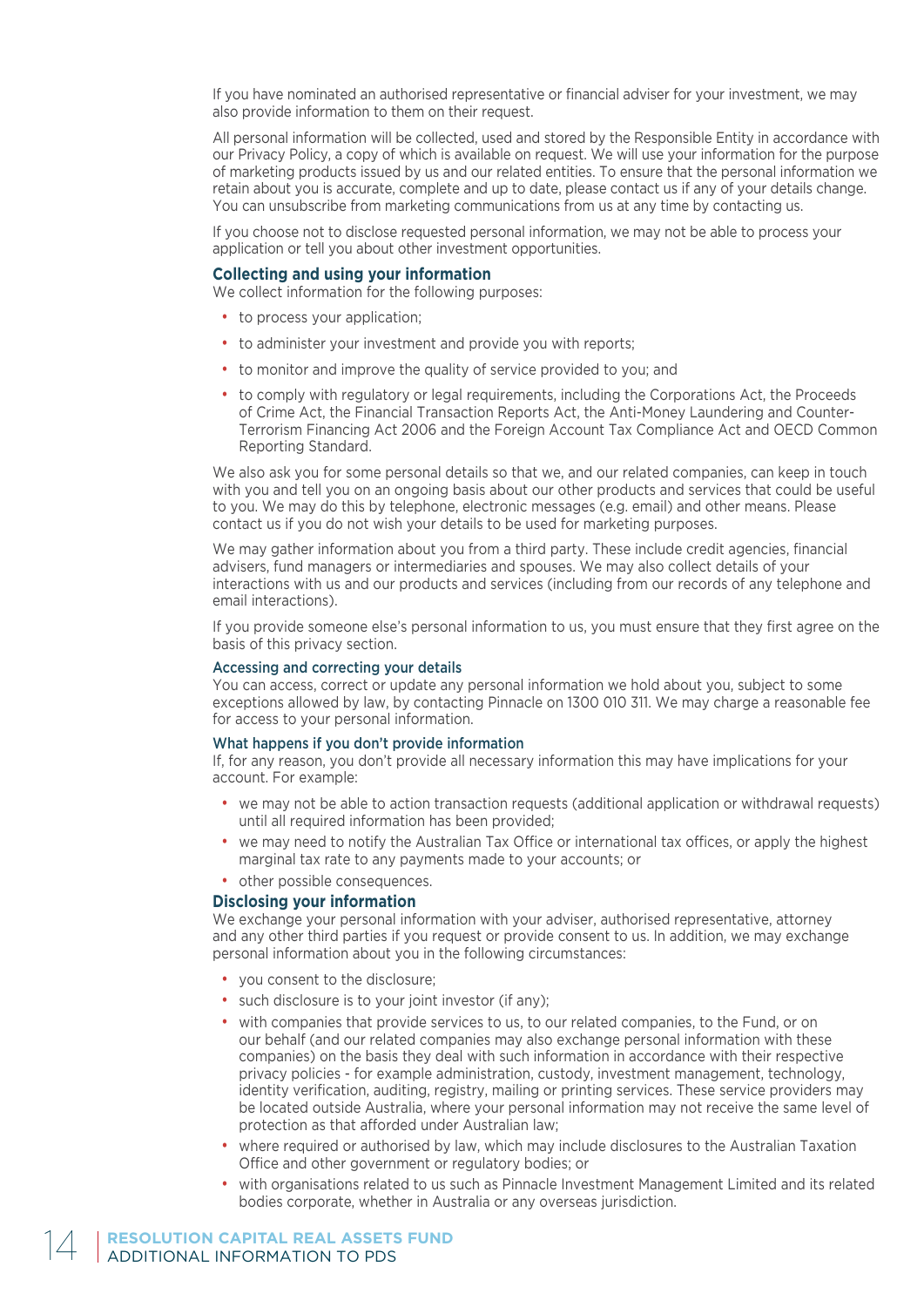# **7 INVESTMENT BY NEW ZEALAND INVESTORS**

#### **Warning Statement – Issues to NZ investors**

This offer to New Zealand investors is a regulated offer made under Australian and New Zealand law. In Australia, this is Chapter 8 of the Corporations Act 2001 and Regulations. In New Zealand, this is subpart 6 of Part 9 of the Financial Markets Conduct Act 2013 and Part 9 of the Financial Markets Conduct Regulations 2014.

This offer and the content of the offer document are principally governed by Australian rather than New Zealand law. In the main, the Corporations Act 2001 (Aust) and the regulations made under that Act set out how the offer must be made.

There are differences in how financial products are regulated under Australian law. For example, the disclosure of fees for managed investment schemes is different under the Australian regime.

The rights, remedies and compensation arrangements available to New Zealand investors in Australian financial products may differ from the rights, remedies and compensation arrangements for New Zealand financial products.

Both the Australian and New Zealand financial markets regulators have enforcement responsibilities in relation to this offer. If you need to make a complaint about this offer, please contact the Financial Markets Authority, New Zealand (http://www.fma.govt.nz). The Australian and New Zealand regulators will work together to settle your complaint.

The taxation treatment of Australian financial products is not the same as for New Zealand financial products.

If you are uncertain about whether this investment is appropriate for you, you should seek the advice of an appropriately qualified financial adviser.

The offer may involve a currency exchange risk. The currency for the financial products is not New Zealand dollars.

The value of the financial products will go up or down according to changes in the exchange rate between that currency and New Zealand dollars. These changes may be significant.

If you expect the financial products to pay any amounts in a currency that is not New Zealand dollars, you may incur significant fees in having the funds credited to a bank account in New Zealand in New Zealand dollars.

The dispute resolution process described in this offer document is only available in Australia and is not available in New Zealand.

# **8 HOW WE KEEP YOU INFORMED**

For the most up to date information on your investment, visit www.rescap.com/realassetsfund. At Resolution Capital's website, you can:

- access the PDS and the annual financial reports for the Fund.
- download fund forms which includes the Application Form and other standard administration forms.
- monitor unit prices, investment performance, and changes to the Fund.
- read the latest reports and commentary from Resolution Capital's investment team.

By making an application to acquire a unit, you agree to receive certain communications and disclosures in relation the Fund and units in digital form.

#### **Confirmation statement**

A statement of confirmation will be sent to you for your initial investment, as well as any additional investments and withdrawals.

#### **Transaction statement**

You will receive a transaction statement on a half-yearly basis. The transaction statement will provide you with the total value of your investment as at the end of that period, including any switches, withdrawals, investments and distributions received.

#### **Distribution statement**

When the Fund makes a distribution, a statement will be sent to you in the month following the end of a distribution period, detailing your income distribution and current balance.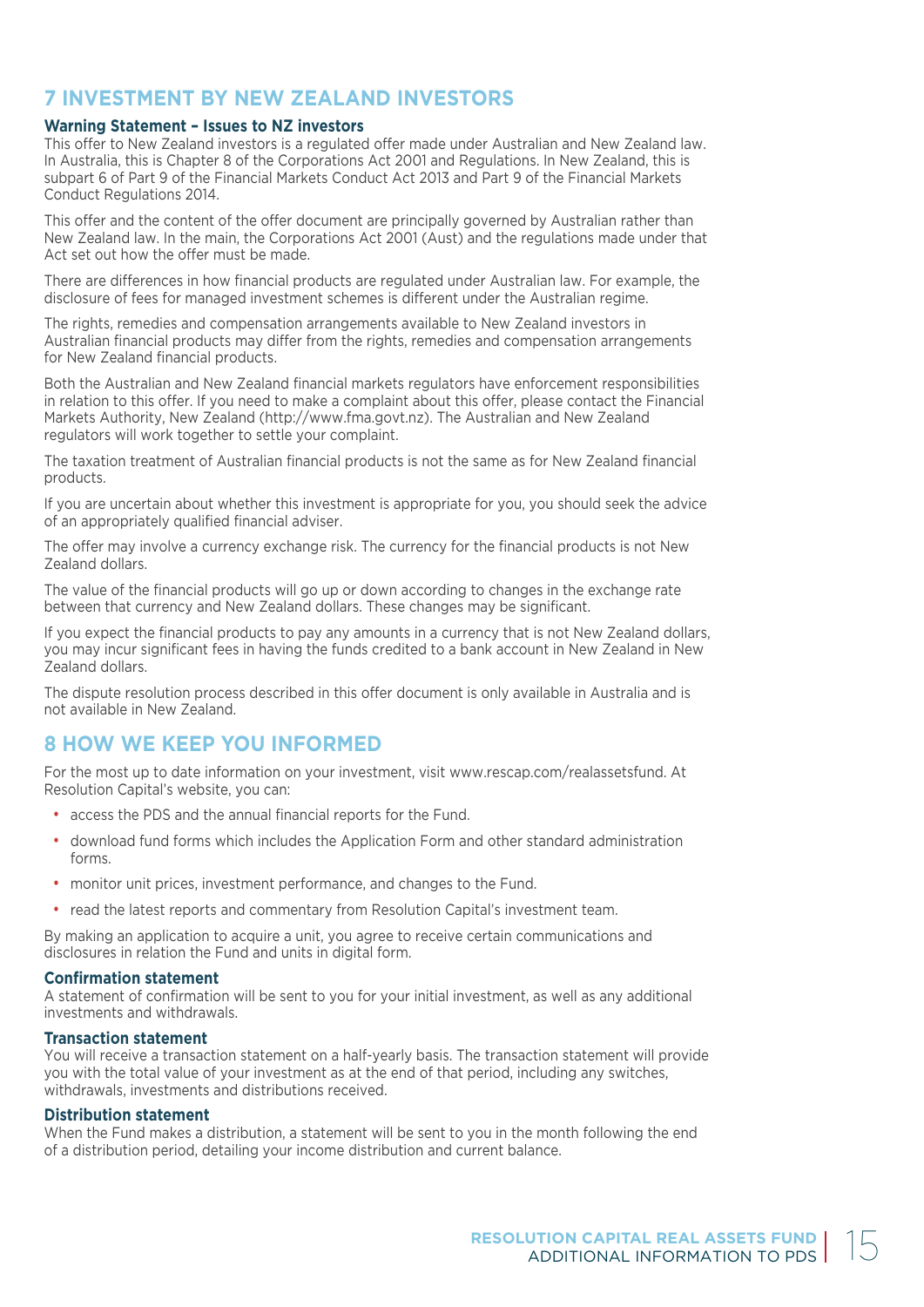#### **Annual taxation statement**

After making any distribution for the period ended 30 June each year, an annual taxation statement will be forwarded to you shortly after 30 June.

#### **Annual financial report**

The annual financial report for the Fund, detailing the financial performance of the Fund for the financial year ending 30 June, can be downloaded from www.rescap.com/realassetsfund and will be available after 30 September each year.

#### **Continuous disclosure**

The Responsible Entity will comply with the continuous disclosure requirements for disclosing entities under the Corporations Act where the Fund is a disclosing entity.

This means that the Fund will be subject to regular reporting and disclosure obligations and copies of documents the Responsible Entity lodges with ASIC for the Fund may be obtained from or inspected at an ASIC office.

Upon request, and at no charge, the Responsible Entity will also send you copies of:

- The most recent annual financial report for the Fund lodged with ASIC.
- Any half year financial reports for the Fund lodged with ASIC after the lodgement of the most recent annual financial report and before the date of the relevant PDS.
- Any continuous disclosure notices given by the Fund after the lodgement of that annual report and before the date of the PDS.

Also, we will comply with our continuous disclosure obligations for the Fund by publishing material information at www.rescap.com/realassetsfund.

Citi has been appointed as the Custodian and Fund Administrator for the Fund. Citi's role as Custodian is limited to holding assets of the Fund. As Fund Administrator, Citi is responsible for the day to day administration of the Fund. Citi has not authorised or caused the issue of any part of this PDS and takes no responsibility for any part of this PDS other than the inclusion of the statements referred to above.

#### Authorised Representative Form

Appointment of authorised representative

A person appointed as your authorised representative is authorised by you to:

- apply for units in the Fund and sign all documents necessary for this purpose;
- make requests to redeem all or some of your units (Note: redemptions processed as directed by the authorised representative, fully discharges our redemption obligations to you); and
- make written requests for information regarding your investment.

The Responsible Entity may act on the sole instructions of the authorised representative until the Responsible Entity is notified that the appointment of the authorised representative is terminated.

You can cancel an appointment of an authorised representative by giving the Responsible Entity 14 days prior notice. Termination of an appointment does not prejudice the following statement.

By appointing an authorised representative, you agree to release, discharge and indemnify the Responsible Entity from and against any loss, expense, action, claims or other liability which may be suffered by you or brought against the Responsible Entity for any actions or omissions by you or your authorised representative, whether authorised or not by you or your authorised representative. Any request for information by an authorised representative will be responded to in writing only.

Such written responses will be sent to the authorised representative's email/fax/residential address nominated on the Authorised Representative Form.

If an authorised representative is a partnership or a company, any one of the partners or any director of the company is each individually deemed to have the powers of the authorised representative. It is sufficient for the Responsible Entity to show that it had reasonable grounds for belief that an action was taken, or a request given by or for an authorised representative, when determining whether an action or request was taken or given by the authorised representative.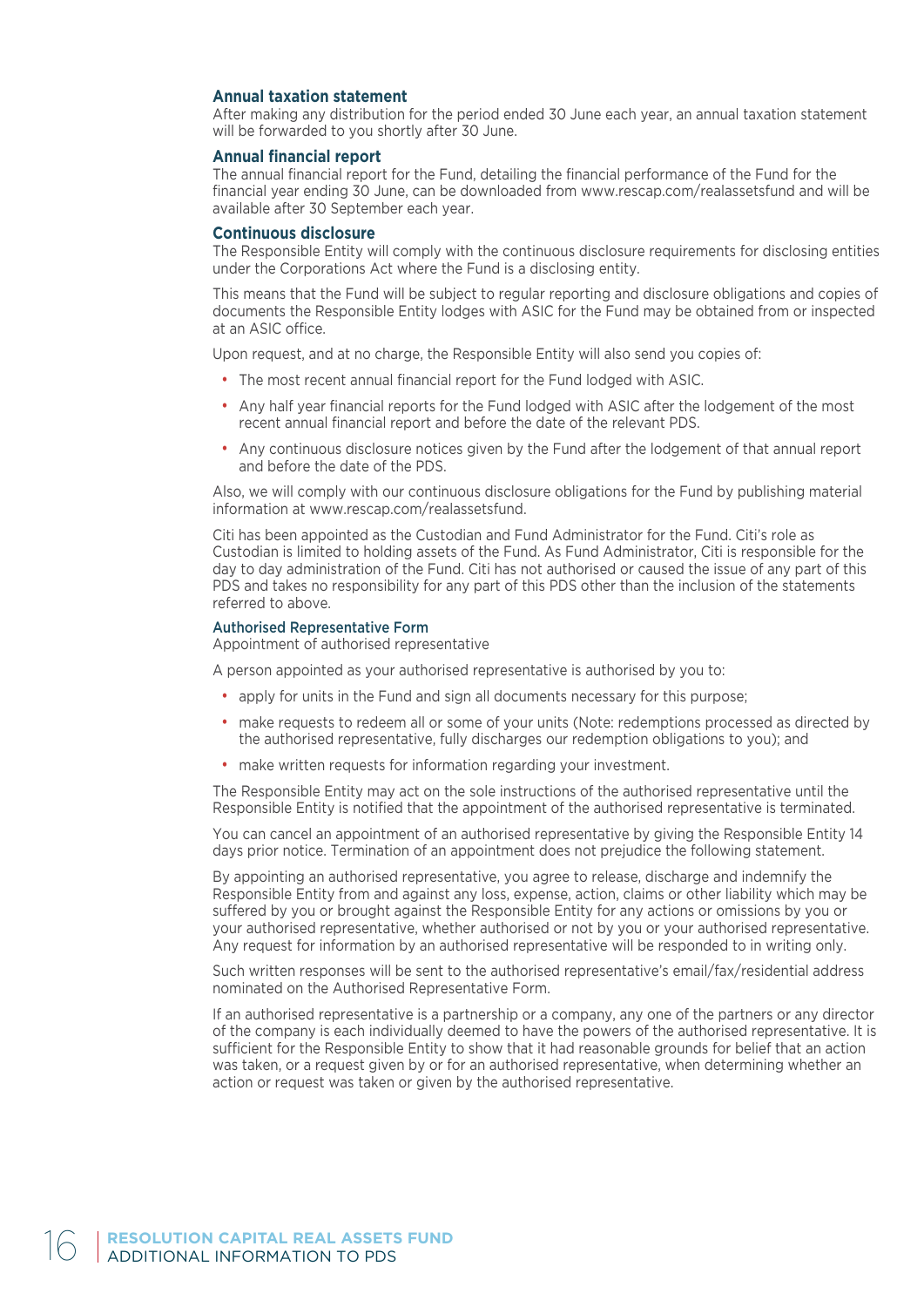# **9 DEFINED TERMS**

| <b>TERM</b>                                            | <b>DEFINITION</b>                                                                                                                                                                                                                                                                                                                      |
|--------------------------------------------------------|----------------------------------------------------------------------------------------------------------------------------------------------------------------------------------------------------------------------------------------------------------------------------------------------------------------------------------------|
| <b>Resolution Capital</b>                              | Resolution Capital Limited ABN 50 108 584 167 AFSL 274491                                                                                                                                                                                                                                                                              |
| ABN                                                    | <b>Australian Business Number.</b>                                                                                                                                                                                                                                                                                                     |
| <b>AFSL</b>                                            | an Australian financial services licence issued by ASIC.                                                                                                                                                                                                                                                                               |
| AMIT                                                   | attribution managed investment trust.                                                                                                                                                                                                                                                                                                  |
| <b>AML/CTF Law</b>                                     | our obligations under the Anti-Money Laundering and Counter-                                                                                                                                                                                                                                                                           |
|                                                        | Terrorism Financing Act 2006 (Cth) and associated rules and<br>regulations.                                                                                                                                                                                                                                                            |
| <b>Application Form</b>                                | the application form for the Fund.                                                                                                                                                                                                                                                                                                     |
| <b>ASIC</b>                                            | <b>Australian Securities &amp; Investments Commission.</b>                                                                                                                                                                                                                                                                             |
| <b>Business Day</b>                                    | a day which is not a Saturday, Sunday or public holiday in New South<br>Wales, Australia.                                                                                                                                                                                                                                              |
| <b>Buy/Sell Spread</b>                                 | the difference between the entry and exit price for a Fund, relating<br>to transaction costs. It is a set, average percentage amount paid by<br>investors when they transact.                                                                                                                                                          |
| CGT                                                    | Capital Gains Tax.                                                                                                                                                                                                                                                                                                                     |
| <b>Corporations Act</b>                                | the Corporations Act 2001 (Cth) and Corporations Regulations 2001.                                                                                                                                                                                                                                                                     |
| <b>CRS</b>                                             | <b>OECD Common Reporting Standards.</b>                                                                                                                                                                                                                                                                                                |
| <b>FATCA</b>                                           | Foreign Account Tax Compliance Act.                                                                                                                                                                                                                                                                                                    |
| Fund                                                   | Resolution Capital Real Assets Fund ARSN 131 850 363                                                                                                                                                                                                                                                                                   |
| Administrator                                          | the appointed administrator of the Fund is Citigroup Pty Limited.                                                                                                                                                                                                                                                                      |
| Custodian                                              | the appointed custodian of the Fund is Citigroup Pty Limited.                                                                                                                                                                                                                                                                          |
| <b>Fund Forms</b>                                      | the Resolution Capital Fund Forms which incorporates all the<br>necessary forms required for applying to or redeeming from<br><b>Resolution Capital Funds.</b>                                                                                                                                                                         |
| Gross Asset Value (GAV)                                | the market value of a Fund's assets determined in accordance with<br>the constitution and applicable accounting standards.                                                                                                                                                                                                             |
| <b>Illiquid</b>                                        | that a Fund has liquid assets that amount to less than 80% of the<br>Fund's assets having regard to Section 601KA of the Corporations<br>Act.                                                                                                                                                                                          |
| <b>Investor Directed</b><br>Portfolio Service ('IDPS') | or IDPS-like scheme or a nominee or custody service (collectively<br>referred to as master trusts or wrap accounts), refers to a service that<br>allows a person to access the Fund indirectly.                                                                                                                                        |
| Initial investment                                     | an investor's initial investment which requires the opening of a new<br>Fund account.                                                                                                                                                                                                                                                  |
| <b>Investment Manager</b>                              | Resolution Capital Limited ABN 50 108 584 167 AFSL 274491                                                                                                                                                                                                                                                                              |
| Liquid                                                 | that a Fund has liquid assets that amount to at least 80% of the Fund's<br>assets having regard to Section 601KA of the Corporations Act.                                                                                                                                                                                              |
| <b>PDS</b>                                             | Product Disclosure Statement for the Fund.                                                                                                                                                                                                                                                                                             |
| Net Asset Value (NAV)                                  | the total value of the Fund's underlying investment portfolio, less any<br>fees, charges, expenses and other liabilities accrued by the Fund, but<br>excludes unitholder liabilities.                                                                                                                                                  |
| <b>Personal Information</b>                            | information or an opinion (including information or an opinion<br>forming part of a database) whether true or not, and whether<br>recorded in a material form or not, about an individual whose identity<br>is apparent, or can reasonably be ascertained, from the information or<br>opinion, which is collected or held by Pinnacle. |
| TERM                                                   | <b>DEFINITION</b>                                                                                                                                                                                                                                                                                                                      |
|                                                        |                                                                                                                                                                                                                                                                                                                                        |